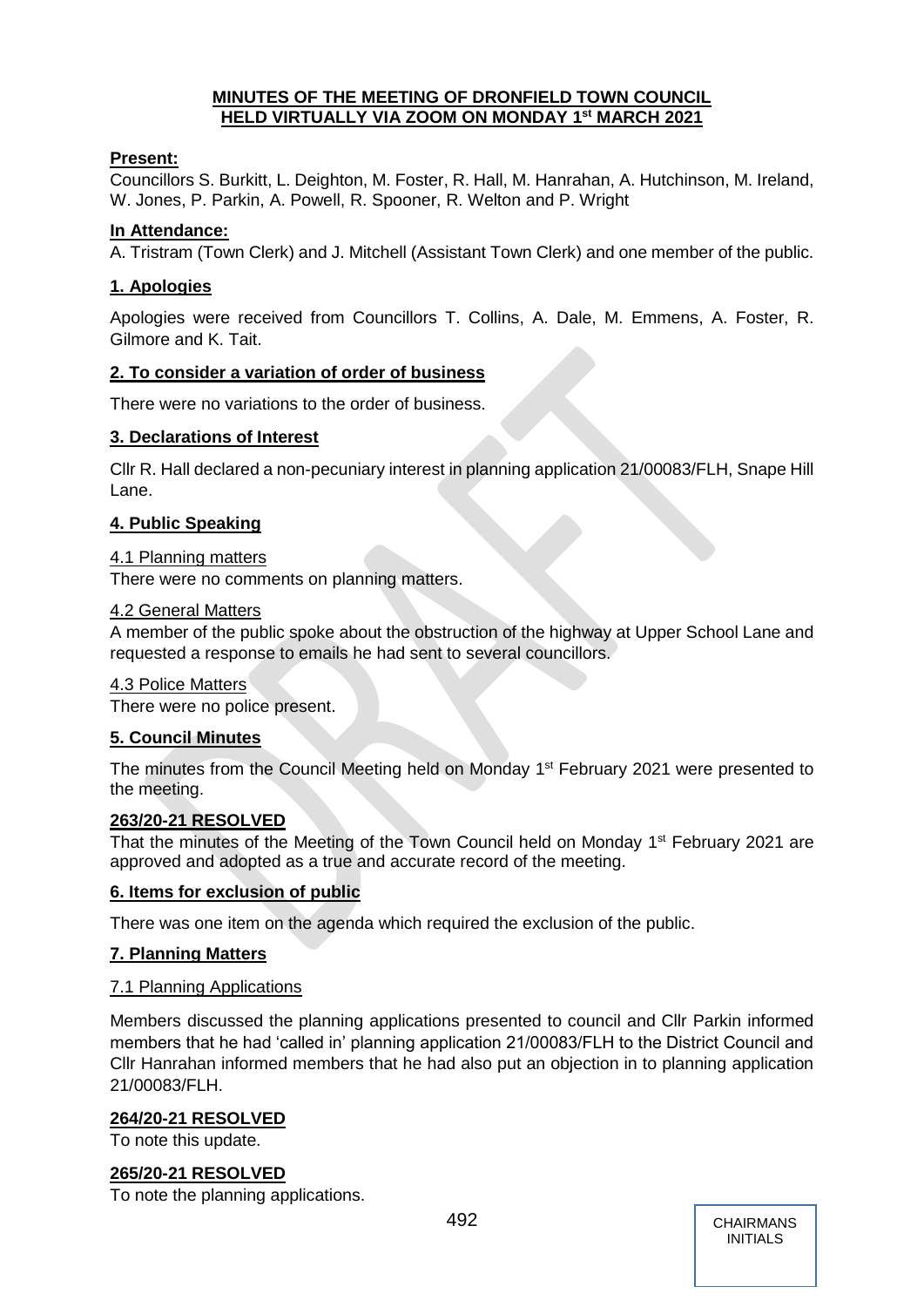## 7.2 Planning Decisions

Cllr Hall commented that items 5 and 10 on the planning decisions were duplicates.

#### **266/20-21 RESOLVED**

To note the schedule of planning decisions.

#### 7.3 Planning Enforcement Appeal and Schedule

Members reviewed the planning enforcement appeal and schedule relating to Borderview Farm.

#### **267/20-21 RESOLVED**

To write to NEDDC to support the planning enforcement relating to Borderview Farm.

Cllr A. Powell and Cllr M. Foster abstained from the vote.

#### **8. Outside Services Report**

The following tasks have been carried out up to  $17<sup>th</sup>$  February 2021.

Litter/Dog Bins - The litter and dog bins continue to be emptied on a weekly basis, this is carried out every Thursday and consists of 2 men doing the whole route. We are also emptying some dog bins on a Monday due to them being well used with more people out walking their dogs.

We have installed 4 new dog bins around the Town Poplar – small dog bin Nature Park – small dog bin, entrance and small dog bin bottom of park Leabrook Valley – small dog bin

A visual inspection of the play areas/equipment is carried out at the same time. Anything that is picked up on the Visual inspection is entered on to the forms when they return to workshop and rectified as soon as possible.

Hedgerows/Fencing - We have started to clear the area along the fence line at Cemetery road. We are cutting back all overgrowing shrubbery and branches protruding through the fence. The higher branches will be dealt with by Underwoods Tree Surgeon. This is being carried out in preparation for when the cycle track works is to be carried out.

Cemetery - The baskets are emptied around the Cemetery on a Monday and Friday. Cleared the roads around the cemetery few times this month when the snow had fallen to enable burials to take place.

Grit Bins – The O/S staff have filled all 139 grit bins around the Town a further twice this month up till 17<sup>th</sup> February. I have had another delivery of 14 ton of grit ready to top the bins up if and when required. So far in January and February we have filled the grit bins 4 times which I have 2 routes. One vehicle and 2 men do each route which when the bins are empty takes 2.5 days to fill all 139 grit bins. We have used in total 40 tons of grit so far and have a further 14 ton in store at the workshop.

Civic Hall – The 16 lights in the main hall have all been replaced with new LED lighting installed along with 4 new LED emergency lighting.

Birches Fold – 5 trees have been planted within the area of Birches Fold, the trees are - Quercus robur – English Oak Acer Platanoides – Norway maple Salix Alba – White willow Aesculus hippocastanum – Horse chestnut x 2

Banners – The Green Belt banners that were placed around the Town have all been removed.

Play Areas Birches Fold – no update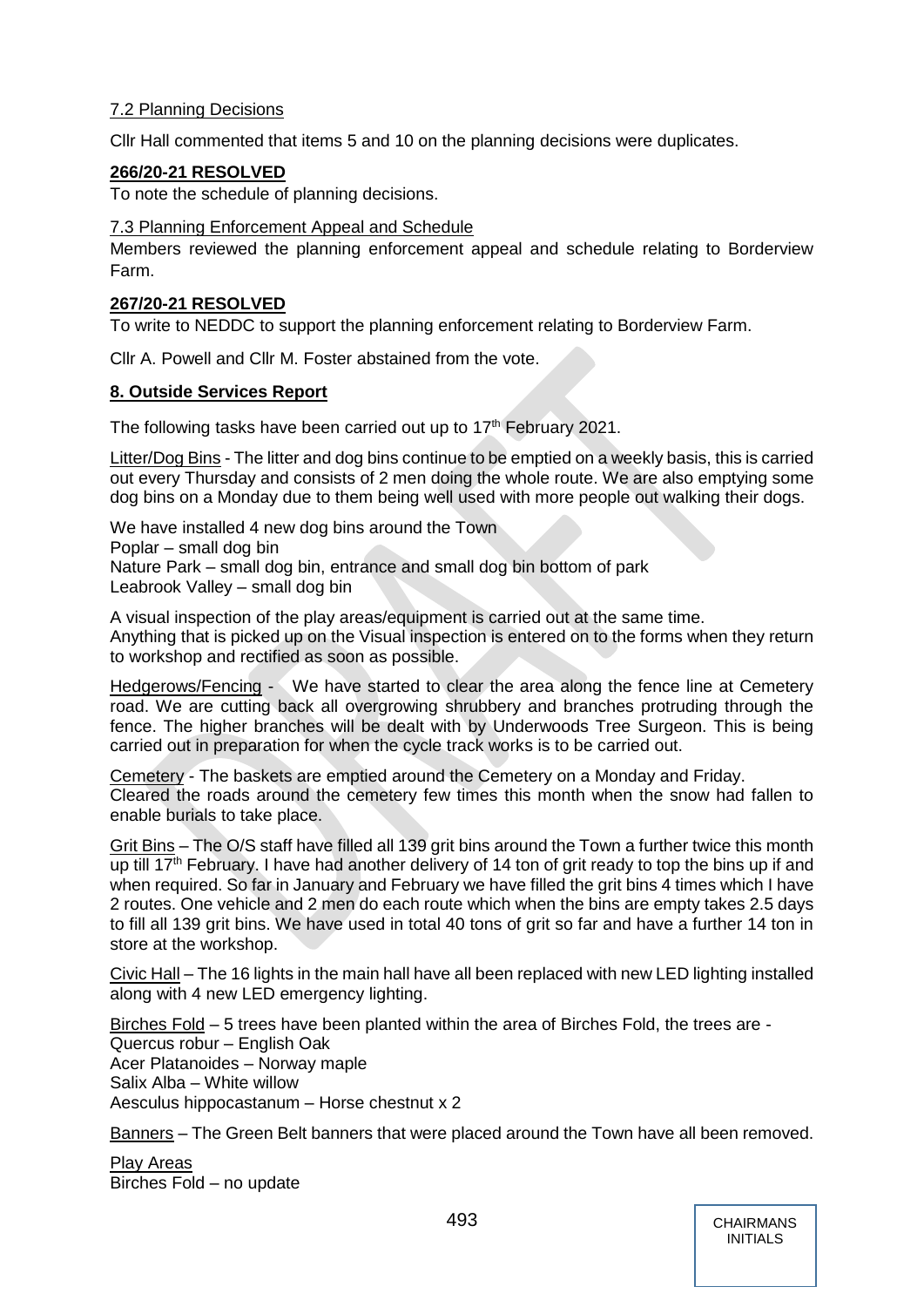Cliffe Park – Fenced off the area in centre of play area due to mud/hazard condition. Hilltop – Replaced 1 x cradle seat Moonpenny Way – no update

Sindlefingen Park – Replaced 3 x cradle seats Stonelow – no update Dronfield Woodhouse – Replaced toddler swing seat. Lundy Rd – no update Marsh Avenue – no update Cemetery Rd – Cleared away mud from gate entrance.

**Tennis courts –** All are locked. Dronfield Woodhouse Coal Aston

Cliffe Park

## **Bowling Greens**

Winter maintenance work carried out by Smiths contractors.

## Other Tasks

Agendas and other DTC material placed on notice boards and are removed when meetings/events have taken place.

Banners removed/replaced on from the front of the Civic Hall when required. Various reports have been actioned around the Town.

## **268/20-21 RESOLVED**

That the Outside Services report is noted.

#### **9. Meeting Reports**

## **9.1 Events Committee Meeting**

Members received the minutes from the Events Committee Meeting held on 9<sup>th</sup> February.

## **269/20-21 RESOLVED**

To approve the booking of Extreme Wheels for the Dronfield Gala.

## **270/20-21 RESOLVED**

To amend the minutes, as Cllr Hall was not present at the meeting.

## **271/20-21 RESOLVED**

That the minutes of the Events Committee meeting are noted.

## **9.2 Gritting Committee Meeting**

Members received the minutes from the Gritting Committee Meeting held on 12<sup>th</sup> February.

## **272/20-21 RESOLVED**

That a request for a grit bin on Bowshaw is referred to the Gritting Committee.

## **273/2021 RESOLVED**

That the quote to carry out work to make the quad bike road legal is delegated to the Town Clerk in conjunction with the Chair of the Gritting Committee and Leader of the Council.

## **274/20-21 RESOLVED**

That the minutes of the Gritting Committee meeting held on  $12<sup>th</sup>$  February are noted.

## **9.3 Properties Committee Meeting**

Members received the minutes from the Properties Committee Meeting held on 15<sup>th</sup> February 2021.

## **275/20-21 RESOLVED**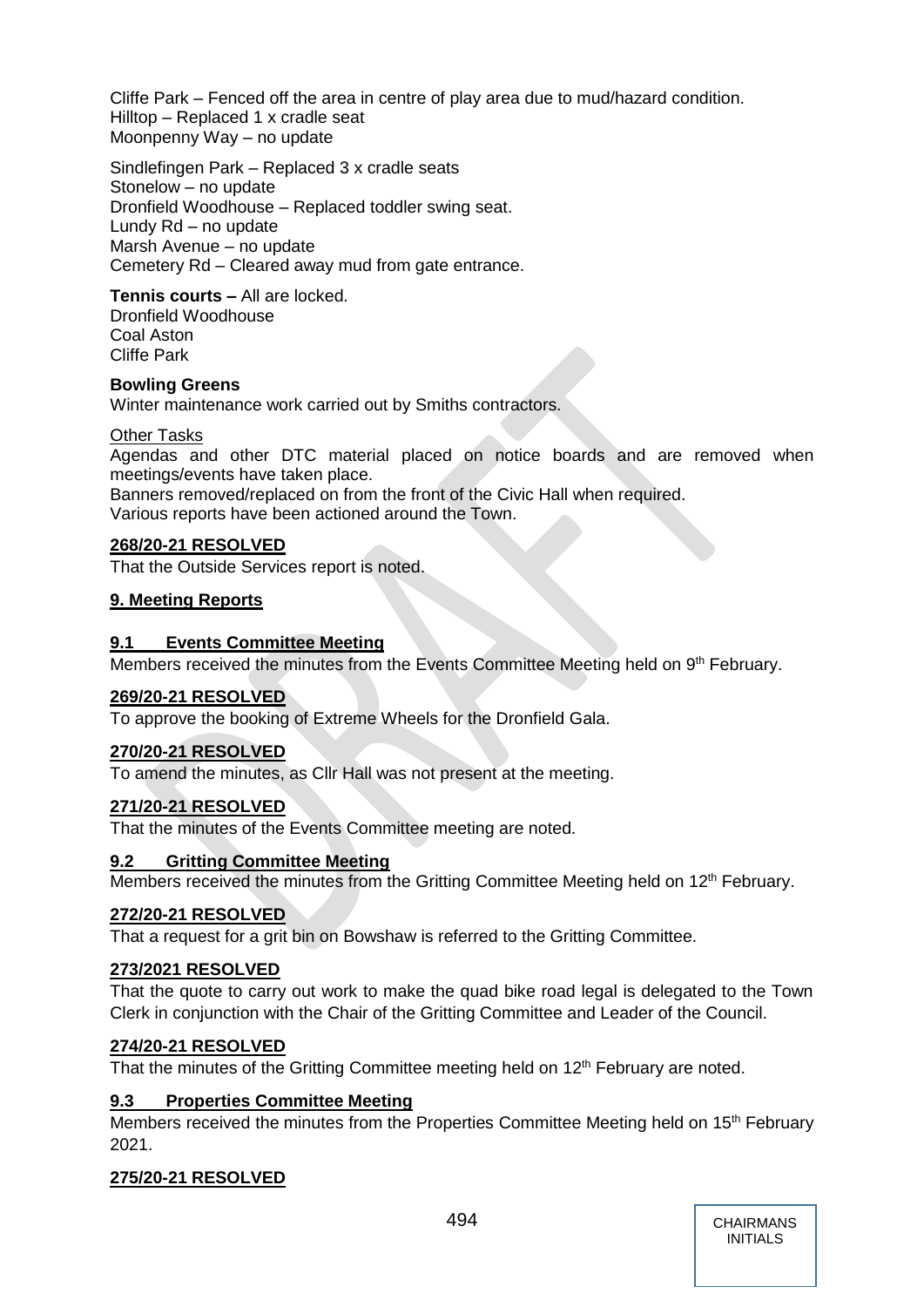That the minutes of the Properties Committee meeting held on 15<sup>th</sup> February are noted.

## **9.4 Environmental Committee Meeting**

Members received the minutes from the Environmental Committee Meeting held on 22nd February 2021.

## **276/20-21 RESOLVED**

To delegate to the Town Clerk in consultation with the Chair of the Environmental Committee the budget for the implementation of the wildflower meadow at Sindelfingen Park and Hilltop, pending the revised quote.

## **277/20-21 RESOLVED**

That the project to identify the councils carbon footprint at a cost of £800 + VAT is approved.

## **278/20-21 RESOLVED**

To note the minutes of the Environmental Committee Meeting held on 22<sup>nd</sup> February.

## **9.5 Cemetery Committee Meeting**

Members received the minutes from the Cemetery Committee Meeting held on 26<sup>th</sup> February 2021.

## **279/20-21 RESOLVED**

That Joe Littlewood Groundworks are appointed on a needs only basis to dig graves upon receipt of copies of their Employer and Public Liability Insurance Certificates.

## **280/20-21 RESOLVED**

That all cemetery fees are increased by 1.5% and that the additional £90 incurred on grave digging is added in full to all relevant fees.

## **281/20-21 RESOLVED**

To note the minutes of the Cemetery Committee Meeting held on 26<sup>th</sup> February.

## **9.6 Business Recovery Committee Meeting**

Members received the minutes from the Business Recovery Committee Meeting held on 1<sup>st</sup> March 2021.

## **282/20-21 RESOLVED**

To note the minutes of the Business Recovery Committee Meeting.

## **10. Risk Assessment**

Members reviewed the Risk Assessment.

## **283/20-21 RESOLVED**

To approve the Risk Assessment as presented.

## **11. Town Clerks Report**

## **Items for Decision**

- a) Grant Application from PTFA of Gorseybrigg Primary School the grant committee are recommending this grant application is declined.
- b) Cliffe Park Café Canopy permission requested to install a canopy above the kiosk window.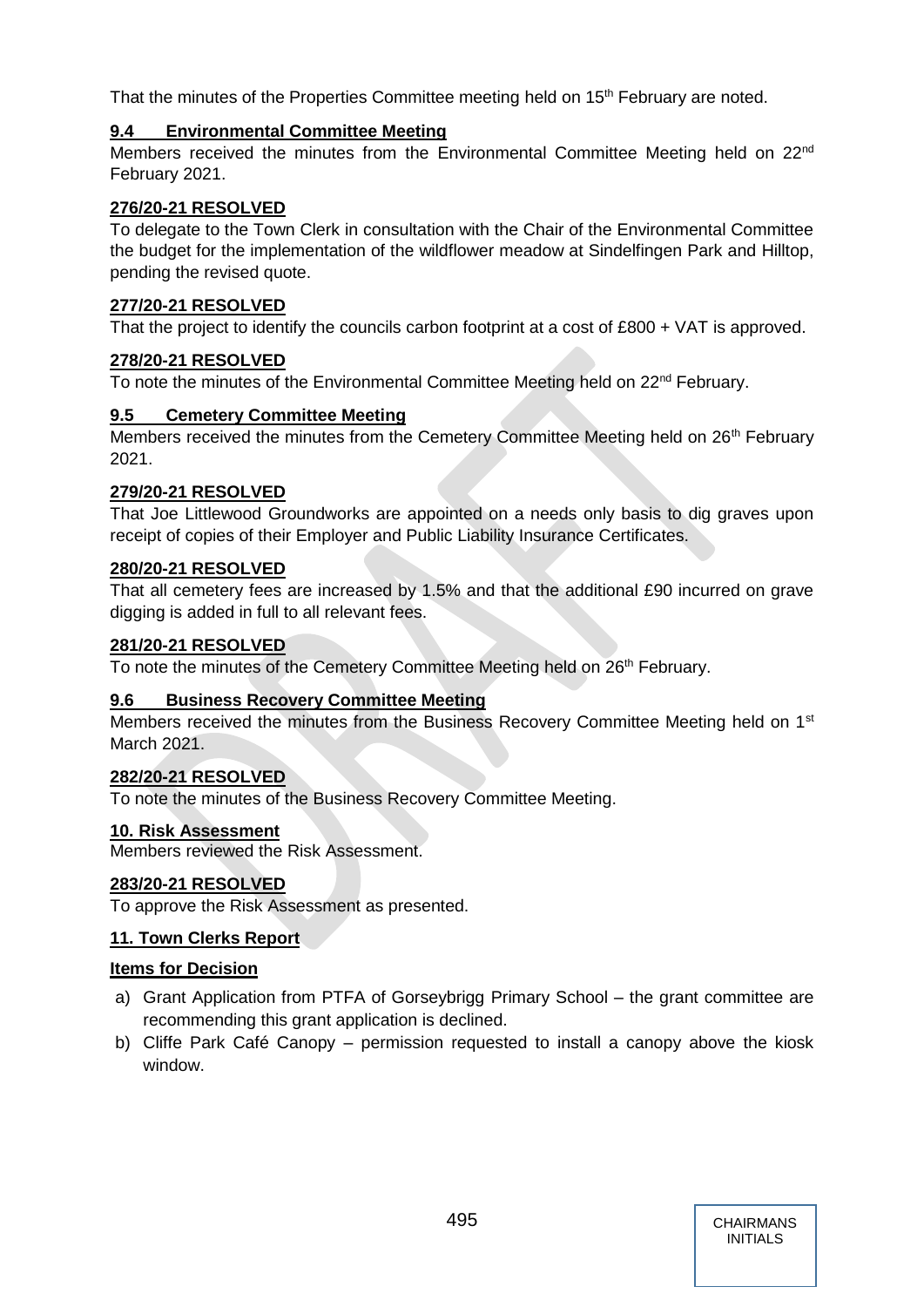## **Correspondence Received**

- a) 20's Plenty sent to councillors electronically.
- b) Lea Brook Valley Letter re School Walk sent to councillors electronically
- c) Enforcement Appeal and Schedule Re Borderview Farm sent to councillors electronically
- d) NEDDC Council Leaders Update

## **284/20-21 RESOLVED**

To support the Grant Committee decision to decline the grant application from Gorseybrigg PTFA.

## **285/20-21 RESOLVED**

To refer the installation of the canopy at Cliffe Park Café to the Properties Committee for further detailed investigation and discussion.

## **286/20-21 RESOLVED**

To note the Town Clerk Report.

## **12. Financial Reports**

Members received an income and expenditure report, bank reconciliations and the schedule of receipts and schedule of payments for January 2021.

## **287/20-21 RESOLVED**

That payments of £119,838.15 for January 2021 are approved.

#### **288/20-21 RESOLVED**

To note the schedules of receipts for January 2021.

#### **289/20-21 RESOLVED**

To note the Bank Reconciliations for the period ending 31<sup>st</sup> January 2021.

## **290/20-21 RESOLVED**

To note the Income and Expenditure for the period ending 31<sup>st</sup> January 2021.

## **15. Exclusion of the Press and the Public**

## **291/20-21 RESOLVED**

That in the view of the confidential nature of the business about be transacted it is advisable in the public interested, that the press and public be temporarily excluded and they are instructed to withdraw.

## **14. Personnel Committee Meeting Minutes**

Members received a verbal report of the minutes from the Personnel Committee Meeting held on 1st March 2021.

## **292/20-21 RESOLVED**

To note the minutes of the meeting.

The meeting closed at 8:28pm.

Chairman:……………..………………………………Date:……………………..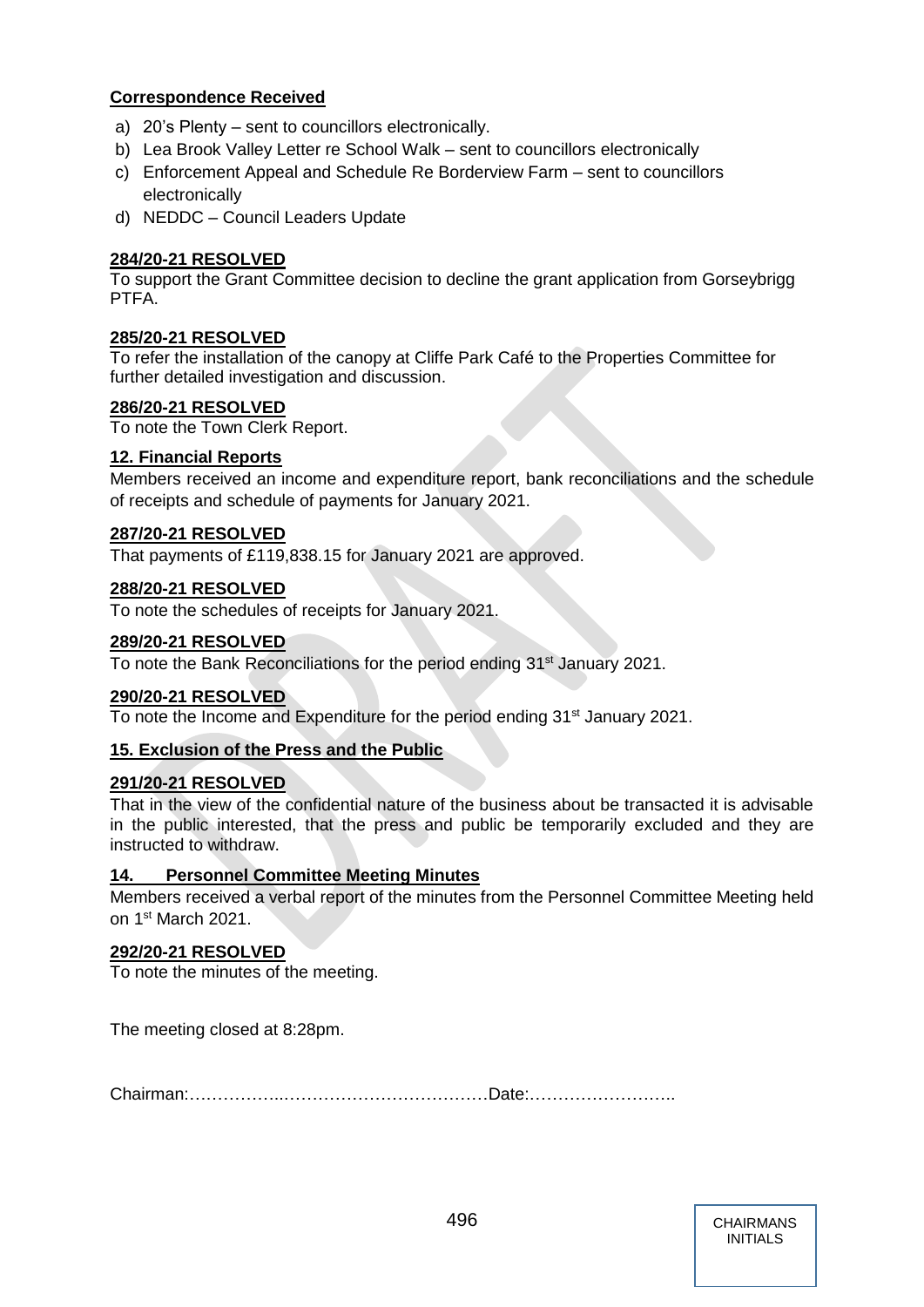| <b>Dronfield Town Council – Risk Assessment – Review by Council 1st March 2021</b> |                                                              |        |                                                                                                                                                                                                                                                                                                                                                                                               |                                                                                                                                                                                                                               |  |
|------------------------------------------------------------------------------------|--------------------------------------------------------------|--------|-----------------------------------------------------------------------------------------------------------------------------------------------------------------------------------------------------------------------------------------------------------------------------------------------------------------------------------------------------------------------------------------------|-------------------------------------------------------------------------------------------------------------------------------------------------------------------------------------------------------------------------------|--|
| <b>FINANCIAL AND MANAGEMENT</b>                                                    |                                                              |        |                                                                                                                                                                                                                                                                                                                                                                                               |                                                                                                                                                                                                                               |  |
| <b>Topic</b>                                                                       | <b>Risk</b>                                                  | H/M/L  | <b>Management/control of risk</b>                                                                                                                                                                                                                                                                                                                                                             | <b>Review/Assess/Revise</b>                                                                                                                                                                                                   |  |
| Precept                                                                            | Adequacy of precept                                          |        | To determine the precept amount required, the Town Council<br>regularly receives budget update information and the precept<br>is an agenda item at full Council. At the Precept meeting<br>Council receives a budget update report, including actual<br>position and projected position to end the year and indicative<br>figures or costings obtained by the Responsible Finance<br>Officer. | Existing procedure adequate                                                                                                                                                                                                   |  |
|                                                                                    | Requirements not<br>submitted to District<br>Council         | L      | With this information the Council maps out the required<br>monies for standing costs and projects for the following year<br>and applies specific figures to budget headings, the total of<br>which is resolved to be the precept amount to be requested<br>from the District Council. This figure is submitted by the RFO<br>in writing to the District Council.                              |                                                                                                                                                                                                                               |  |
|                                                                                    | Amount not received by<br><b>District Council</b>            |        | The precept is received in two equal payments. The RFO<br>reports payments received to Council each month and would<br>inform Council if the precept had not been received on the<br>expected date (usually in April and October).                                                                                                                                                            |                                                                                                                                                                                                                               |  |
| <b>Financial Records</b>                                                           | Inadequate records<br><b>Financial irregularities</b>        |        | The Council has Financial Regulations which set out the<br>requirements.                                                                                                                                                                                                                                                                                                                      | Existing procedure adequate.<br><b>Financial Regulations reviewed</b><br>by Council annually<br>Financial Regulations based on<br>the NALC template. Interim<br>changes can be considered<br>during the year by Full Council. |  |
| Bank and Banking                                                                   | Inadequate checks<br><b>Bank mistakes</b><br>Loss<br>Charges | L<br>L | The Council has Financial Regulations which set out the<br>requirements for banking, cheques/BACS payments and<br>reconciliation of accounts.<br>The RFO reconciles the bank account statements regularly<br>and deals with any queries immediately by informing the bank<br>and awaiting their correction.                                                                                   | Existing procedure adequate.<br><b>Review the Financial</b><br>Regulations annually<br>and bank signatory list when<br>necessary, especially after<br>an election.<br>Reconcile the bank statements<br>monthly.               |  |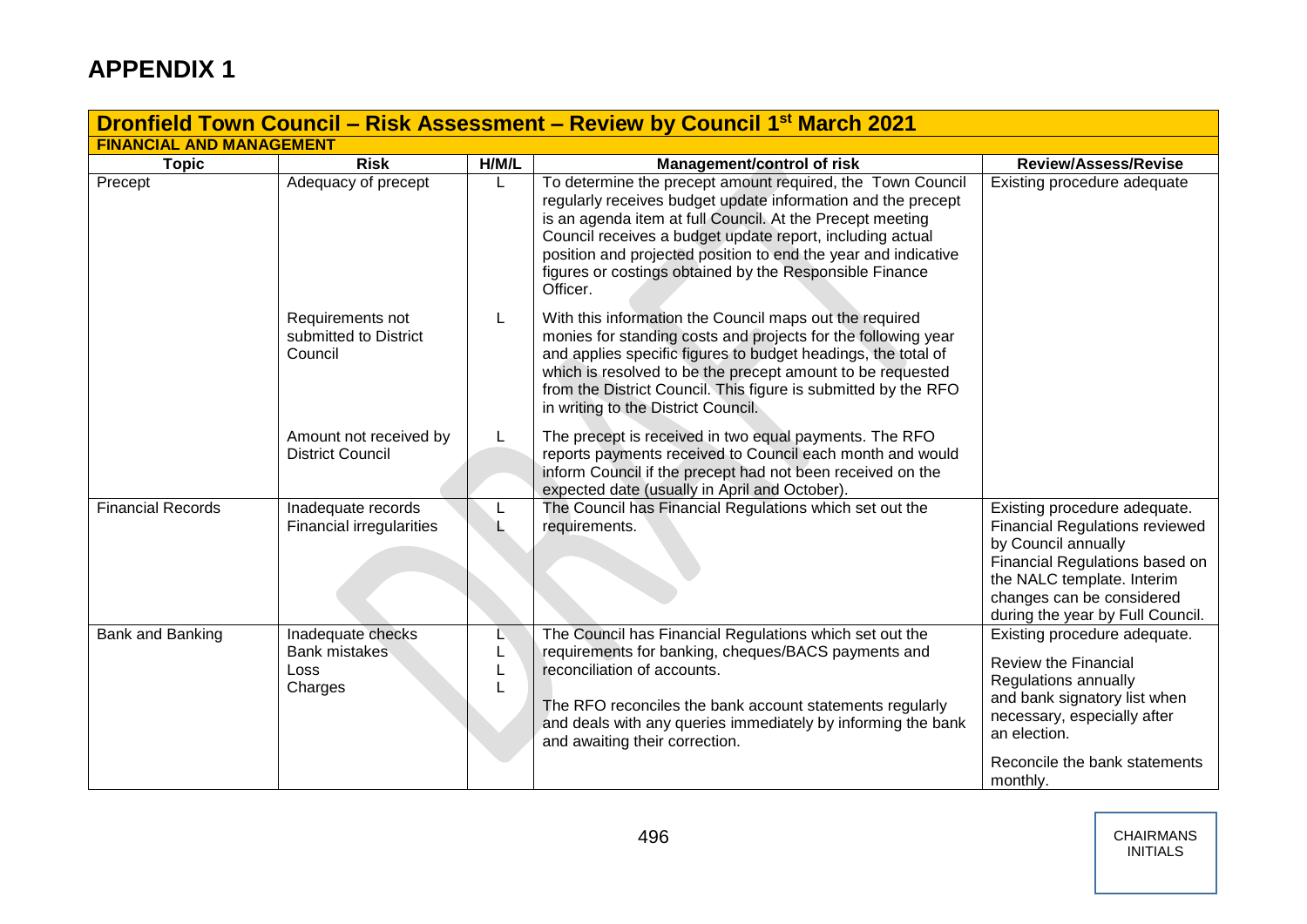| Cash                   | Loss through theft or<br>dishonesty | L            | The Council has Financial Regulations which set out the<br>requirements. Cash received is banked regularly.                                                                                                                       | Existing procedure adequate.<br><b>Review the Financial</b><br>Regulations annually.                                         |
|------------------------|-------------------------------------|--------------|-----------------------------------------------------------------------------------------------------------------------------------------------------------------------------------------------------------------------------------|------------------------------------------------------------------------------------------------------------------------------|
| Reporting and Auditing | Information<br>communication        | L.           | A monitoring statement is produced regularly before each<br>Council meeting with the agenda, discussed and approved at<br>the meeting. This statement includes, bank reconciliation, and<br>a breakdown of receipts and payments. | Existing communication<br>procedures adequate.                                                                               |
|                        | Compliance                          | M            | Monitor performance of actual compared to budgets and<br>investigate any discrepancies or unusual items.                                                                                                                          | <b>Budget Advisory Committee to</b><br>meet to review budget reports.<br>Council receive the information<br>at each meeting. |
| Direct costs           | Goods not supplied but              | L.           | The Council has Financial Regulations which set out the                                                                                                                                                                           | Existing procedure adequate.                                                                                                 |
| Overhead               | billed                              |              | requirements.                                                                                                                                                                                                                     | <b>Review the Financial</b>                                                                                                  |
| expenses<br>Debts      | Incorrect invoicing                 | L            | All invoices are authorised by two Councillors prior to<br>payments being made.                                                                                                                                                   | Regulations when necessary.                                                                                                  |
|                        | Cheque payable<br>incorrect         | L            | Two councillors are nominated to check each invoice against<br>the BACS payment run and authorise the invoices prior to                                                                                                           |                                                                                                                              |
|                        |                                     |              | payment.                                                                                                                                                                                                                          |                                                                                                                              |
|                        | <b>BACS Payments</b>                | L            | The Council has minimal stocks, these are checked and<br>monitored by the RFO.                                                                                                                                                    |                                                                                                                              |
|                        | Loss of stock                       | L.           | Unpaid invoices to the Council for room hire are pursued and<br>where possible, payment is obtained in advance.                                                                                                                   |                                                                                                                              |
|                        | Unpaid invoices                     | L.           |                                                                                                                                                                                                                                   |                                                                                                                              |
| Grants and             | Power to pay                        |              | All such expenditure goes through the required Council                                                                                                                                                                            | Existing procedure adequate.                                                                                                 |
| support - payable      | Authorisation of Council            |              | process of approval, minuted and listed accordingly if a                                                                                                                                                                          |                                                                                                                              |
|                        | to pay                              |              | payment is made using the general power of competence.                                                                                                                                                                            |                                                                                                                              |
| Grants - receivable    | Receipts of Grant                   | $\mathsf{L}$ | One off grants would come with terms and conditions to be<br>satisfied.                                                                                                                                                           | Procedure would need to be<br>formed, if required.                                                                           |
| Charges - rentals      | Payments of charges,                | L            | The leases the Civic Hall and an Industrial Unit - invoices                                                                                                                                                                       | Existing procedure adequate.                                                                                                 |
| payable                | leases, rentals                     |              | payable for the rental amounts are entered into the normal<br>payment system for authorisation.                                                                                                                                   |                                                                                                                              |
| Charges - rentals      | Receipt of rental                   | L.           | Football Pitches/Cricket Pitches/Bowling Greens/Room Hire                                                                                                                                                                         | Existing procedure adequate.                                                                                                 |
| receivable             |                                     |              | etc - The Office staff issue booking forms for usage and an                                                                                                                                                                       | Review agreement and fees                                                                                                    |
|                        |                                     |              | invoice. The Council copy is held in the Council records. The                                                                                                                                                                     | annually. Ensure payment                                                                                                     |
|                        |                                     |              | cheque or BACS payment is received and banked and Council                                                                                                                                                                         | and copy of insurance                                                                                                        |
|                        |                                     |              | is notified accordingly.                                                                                                                                                                                                          | document received.                                                                                                           |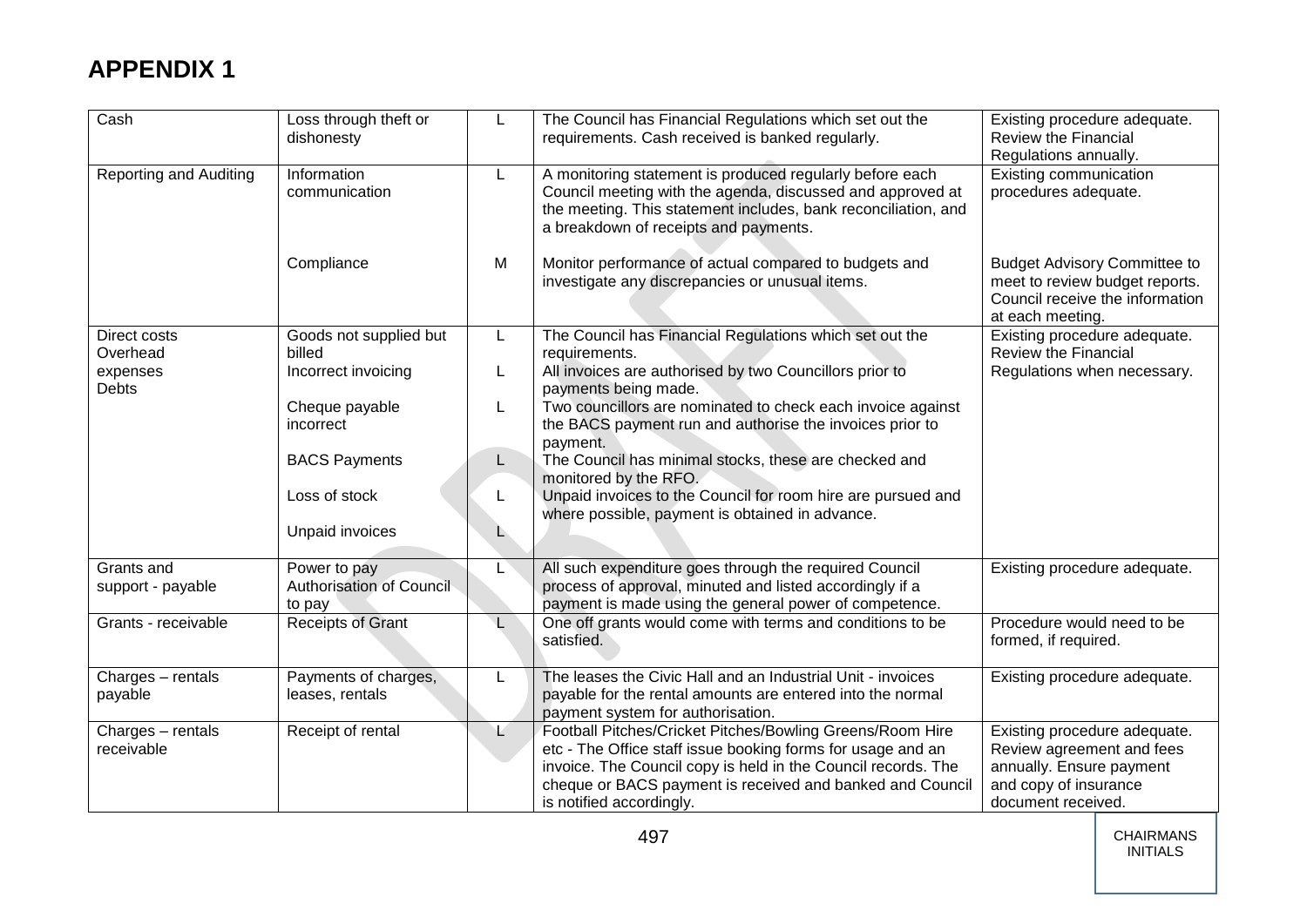|                                  |                                  |   | The respective Clubs arrange their own insurance.                                                                                                                                                                                                 |                                                                                            |
|----------------------------------|----------------------------------|---|---------------------------------------------------------------------------------------------------------------------------------------------------------------------------------------------------------------------------------------------------|--------------------------------------------------------------------------------------------|
|                                  | Insurance implication            | M |                                                                                                                                                                                                                                                   |                                                                                            |
| <b>Best value Accountability</b> | Work awarded<br>incorrectly      | L | Normal Council practice would be to seek, if possible, at least<br>three quotations for any substantial work required to be<br>undertaken or goods. Contracts valued at £25,000 or greater                                                        | Existing procedure adequate.<br>Include when reviewing<br><b>Financial Regulations and</b> |
|                                  | Overspend on services            | М | will comply with the Public Contract Regulations 2015<br>legislation. If a problem is encountered with a contract the<br>Clerk or RFO would investigate the situation, check the<br>quotation/tender, research the problem and report to Council. | Standing Orders.                                                                           |
| Salaries and associated          | Salary paid incorrectly          |   | The Council authorises the appointment of all employees                                                                                                                                                                                           | Existing appointment and                                                                   |
| costs                            | Wrong hours paid                 |   | through a Personnel Committee. Salary rates are assessed                                                                                                                                                                                          | payment system is adequate.                                                                |
|                                  | Wrong rate paid                  |   | annually by the same Committee and applied on 1 <sup>st</sup> April each                                                                                                                                                                          |                                                                                            |
|                                  | False employee                   |   | year in accordance with NJC terms and conditions. Salary                                                                                                                                                                                          |                                                                                            |
|                                  | Wrong deductions of NI<br>or Tax |   | analysis and slips are produced by the RFO monthly together<br>with a schedule of payments to the Inland Revenue (for Tax                                                                                                                         |                                                                                            |
|                                  | Unpaid Tax & NI                  | L | and NI). The Tax and NI is worked out using HMRC approved                                                                                                                                                                                         |                                                                                            |
|                                  | contributions to the             |   | payroll software. All Tax and NI payments are submitted                                                                                                                                                                                           |                                                                                            |
|                                  | <b>Inland Revenue</b>            |   | automatically by electronic transfer (RTI) monthly.                                                                                                                                                                                               |                                                                                            |
|                                  |                                  |   | All staff each submit a weekly time sheet containing hours and                                                                                                                                                                                    |                                                                                            |
|                                  |                                  |   | tasks. These are checked and initialled by the relevant Line                                                                                                                                                                                      |                                                                                            |
|                                  |                                  |   | Manager or the Clerk and submitted into the records. Each                                                                                                                                                                                         |                                                                                            |
|                                  |                                  |   | has a contract of employment and job description.                                                                                                                                                                                                 |                                                                                            |
|                                  |                                  |   | All contracts of employment contain a section on overpayment<br>and recoup.                                                                                                                                                                       |                                                                                            |
| Employees                        | Loss of key personnel            | L | Reference to the Continuity Plan should be made in case of<br>loss of key personnel.                                                                                                                                                              | Existing procedure adequate.                                                               |
|                                  | Fraud by staff                   |   | The requirements of the Fidelity Guarantee insurance to be                                                                                                                                                                                        |                                                                                            |
|                                  |                                  |   | adhered to with regards to Fraud.                                                                                                                                                                                                                 |                                                                                            |
|                                  | Actions undertaken by            | L | The Clerk should be provided with relevant training, reference                                                                                                                                                                                    | Purchase revised books.                                                                    |
|                                  | staff                            |   | books, access to assistance and legal advice required to<br>undertake the role.                                                                                                                                                                   | Membership of the SLCC.<br>Monitor working conditions,                                     |
|                                  | Health & Safety                  | L | The Maintenance staff should be provided with adequate<br>direction, training and safety equipment needed to undertake                                                                                                                            | safety requirements and<br>insurance regularly.                                            |
|                                  |                                  |   | the roles.                                                                                                                                                                                                                                        |                                                                                            |
| <b>Councillor allowances</b>     | Councillors over-paid            | Ł | No allowances are allocated to Councillors, just a monthly                                                                                                                                                                                        | No procedure required                                                                      |
|                                  | Income tax deduction             |   | allowance to the Town Mayor.                                                                                                                                                                                                                      |                                                                                            |
|                                  |                                  |   |                                                                                                                                                                                                                                                   |                                                                                            |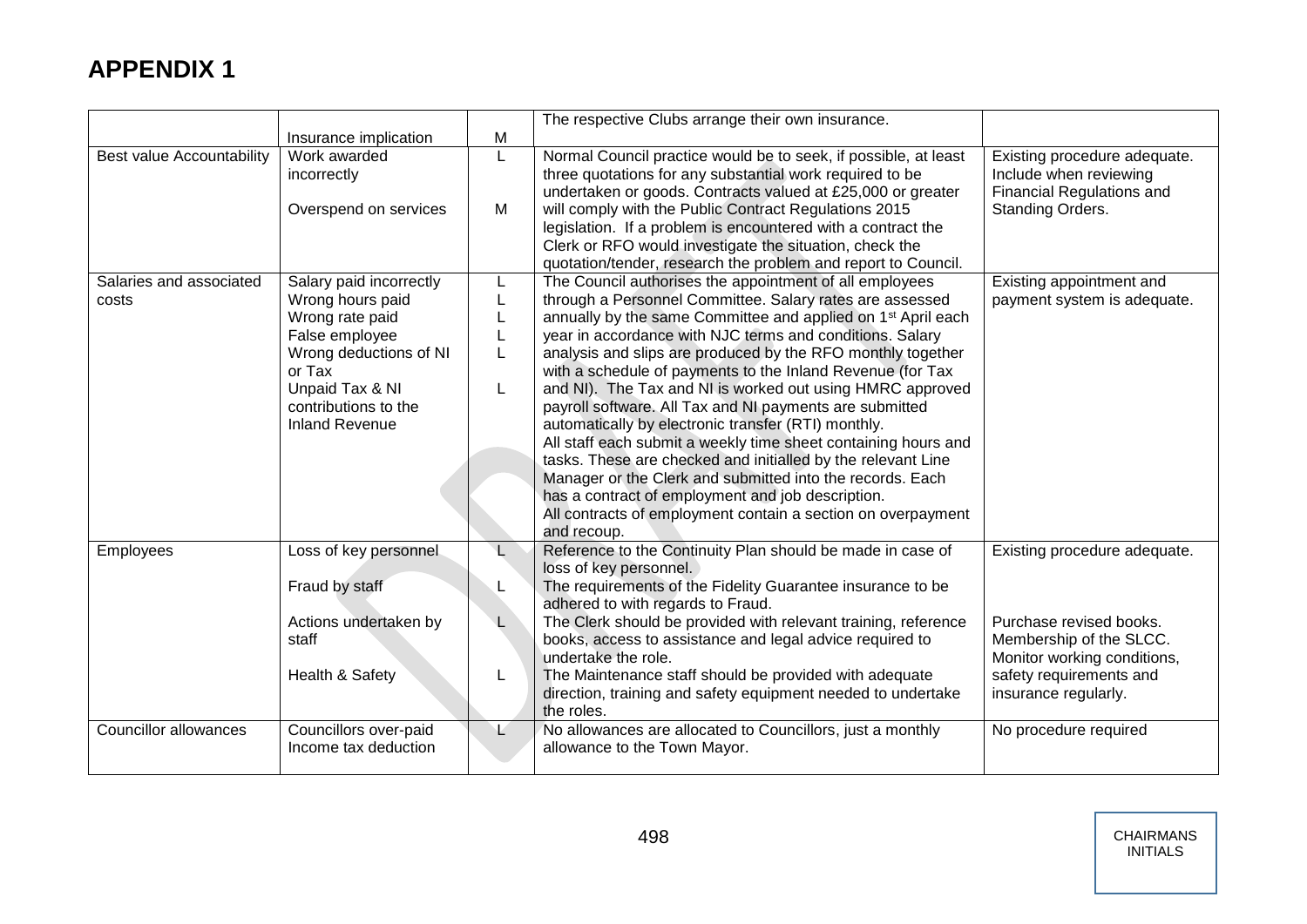| Election costs                                        | Risk of an election cost                | L/M | Risk is higher in an election year. There are no measures<br>which can be adopted to minimise the risk of having a<br>contested election as this is a democratic process and should<br>not be stifled. An annual allocation is added an earmarked<br>reserve for Election Costs.                                                                                                                    | Existing procedure adequate                                                                  |
|-------------------------------------------------------|-----------------------------------------|-----|-----------------------------------------------------------------------------------------------------------------------------------------------------------------------------------------------------------------------------------------------------------------------------------------------------------------------------------------------------------------------------------------------------|----------------------------------------------------------------------------------------------|
| <b>VAT</b>                                            | Re-claiming/charging                    | L   | The Council has Financial Regulations which set out the<br>requirements                                                                                                                                                                                                                                                                                                                             | Existing procedure adequate                                                                  |
| <b>Annual Return</b>                                  | Submit within time limits               | L   | Employer's Monthly and Annual Returns are completed and<br>submitted online through the payroll software and to the Inland<br>Revenue within the prescribed time frame by the RFO.<br>The Council's Annual Return is completed and signed by the<br>Council, submitted to the internal auditor for completion and<br>signing then checked and sent on to the External Auditor<br>within time limit. | Existing procedures adequate                                                                 |
| <b>Legal Powers</b>                                   | Illegal activity or<br>payments         | L   | All activity and payments within the powers of the Council to<br>be resolved and minuted at Full Council Meetings, including a<br>reference to the power used.                                                                                                                                                                                                                                      | Powers minuted when invoked                                                                  |
| Minutes/Agendas/Notices<br><b>Statutory Documents</b> | Accuracy and legality                   | L.  | Minutes and agenda are produced in the prescribed method<br>by the Clerk and adhere to the legal requirements.<br>Minutes are approved and signed at the next Council meeting.<br>Minutes and agenda are displayed according to the legal<br>requirements.                                                                                                                                          | Existing procedure adequate.<br>Guidance/training to Chair<br>should be given (if required). |
|                                                       | <b>Business conduct</b>                 | L.  | Business conducted at Council meetings should be managed<br>by the Chairman.                                                                                                                                                                                                                                                                                                                        | Members to adhere to Code<br>of Conduct.                                                     |
| <b>Members interests</b>                              | Conflict of interest                    |     | Although not a requirement, the declaring of interests by<br>members at a meeting should be an obvious process to<br>remind Councillors of their duty and should remain on the<br>agenda.                                                                                                                                                                                                           | Existing procedure adequate.                                                                 |
|                                                       | <b>Register of Members</b><br>interests | M   | Register of Members Interest forms should be reviewed<br>regularly by Councillors.                                                                                                                                                                                                                                                                                                                  | Members take responsibility<br>to update their Register.                                     |
| Insurance                                             | Adequacy                                | L   | An annual review is undertaken (before the time of the policy<br>renewal) of all insurance arrangements in place. Employers                                                                                                                                                                                                                                                                         | Existing procedure adequate.                                                                 |
|                                                       | Cost                                    | Ł   | and Employee liability insurance is a necessity and must be<br>paid for.                                                                                                                                                                                                                                                                                                                            | Review insurance provision<br>annually.                                                      |
|                                                       | Compliance<br><b>Fidelity Guarantee</b> | M   | Ensure compliance measures are in place.<br>Ensure Fidelity checks are in place.                                                                                                                                                                                                                                                                                                                    | Review of compliance.                                                                        |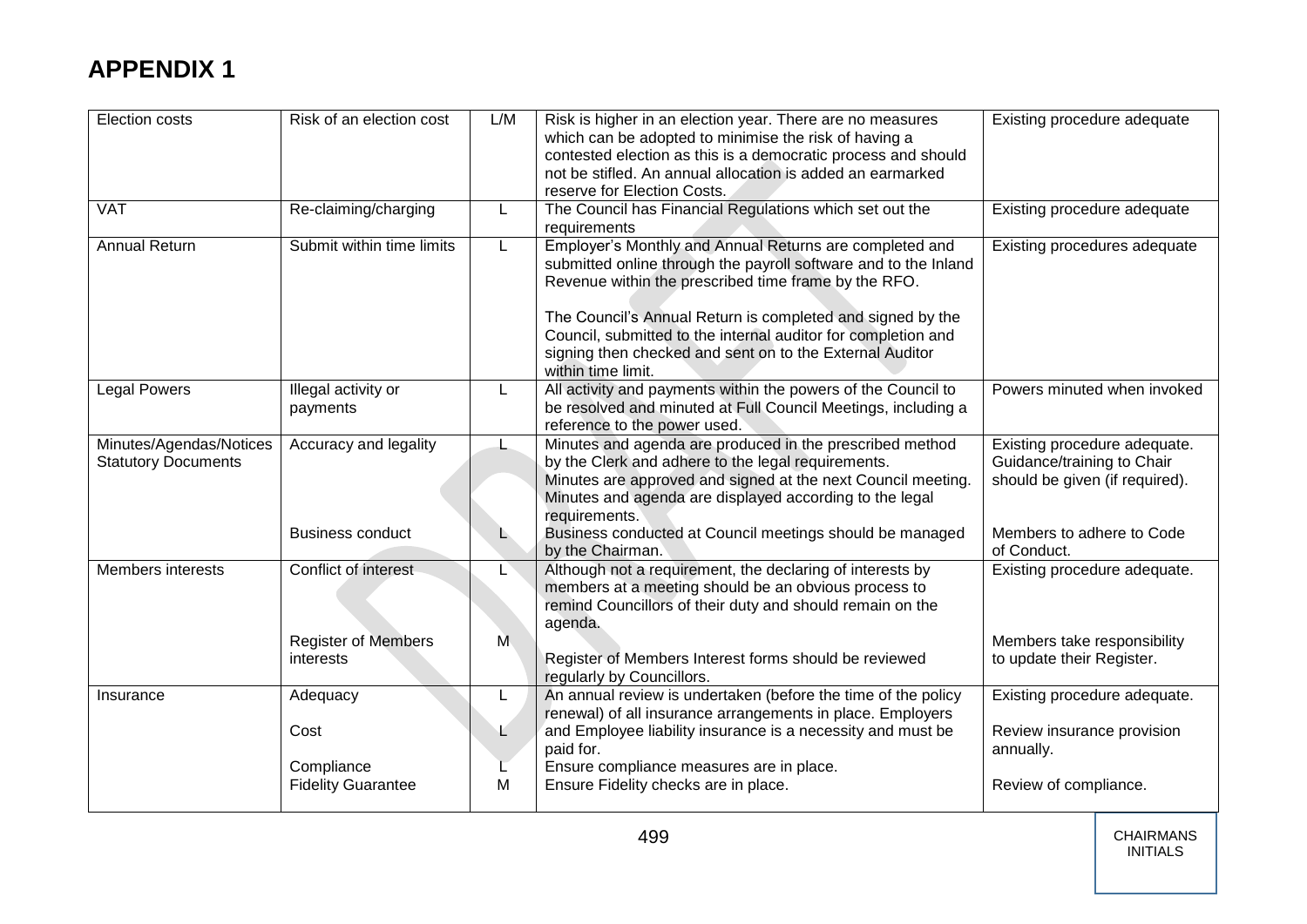| Data protection               | Policy<br>Provision | L.      | The Council are registered as Data Controllers with the<br>Information Commissioners office.<br>A privacy notice is displayed on the website to comply with<br>General Data Protection Regulation (GDPR) regulations.                                                                                                                                                                                                                                                                                                                                                                                                                        | Ensure annual review of<br>registration and compliance<br>with Data Protection Act 2018<br>and the General Data<br><b>Protection Regulations</b><br>$(GDPR)$ . |
|-------------------------------|---------------------|---------|----------------------------------------------------------------------------------------------------------------------------------------------------------------------------------------------------------------------------------------------------------------------------------------------------------------------------------------------------------------------------------------------------------------------------------------------------------------------------------------------------------------------------------------------------------------------------------------------------------------------------------------------|----------------------------------------------------------------------------------------------------------------------------------------------------------------|
| Freedom of Information<br>Act | Policy<br>Provision | ц.<br>м | The Council has a model publication scheme for Local<br>Councils in place.<br>There have been requests for information to date and the<br>Clerk is aware that if a substantial request arrives then this<br>may require many hours of additional work. The Council is<br>able to request a fee if the work will take more than 15 hours<br>but the applicant also has the right to re-submit the request<br>broken down into sections, thus negating the payment of a<br>fee.<br>The Clerk is aware of the requirement in the Freedom of<br>Information Act 2000 to provide the information within twenty<br>working days following receipt. | Monitor and report any<br>impacts of requests made<br>under the Freedom of<br>Information Act 2000.                                                            |

| <b>PHYSICAL EQUIPMENT OR AREAS</b> |                                                               |                                               |                                                                                                                                                                                                                                    |                                                                         |  |
|------------------------------------|---------------------------------------------------------------|-----------------------------------------------|------------------------------------------------------------------------------------------------------------------------------------------------------------------------------------------------------------------------------------|-------------------------------------------------------------------------|--|
| <b>Subject</b>                     | <b>Risk(s) Identified</b>                                     | H/M/L                                         | <b>Management/control of risk</b>                                                                                                                                                                                                  | <b>Review/Assess/Revise</b>                                             |  |
| Assets                             | Loss or Damage<br>Risk/damage to third<br>party(ies)/property |                                               | An annual review of assets is undertaken for insurance<br>provision, storage and maintenance provisions.                                                                                                                           | Existing procedure adequate.                                            |  |
| Maintenance                        | Poor performance of<br>assets or amenities                    |                                               | All assets owned by the Town Council are regularly reviewed<br>and maintained. All repairs and relevant expenditure for these<br>repairs are actioned/authorised in accordance with the correct<br>procedures of the Town Council. | Existing procedure adequate.<br>Ensure inspections carried out.         |  |
| Loss of income or<br>performance   |                                                               | All assets are insured and reviewed annually. |                                                                                                                                                                                                                                    |                                                                         |  |
|                                    | Risk to third parties                                         |                                               | All public amenity land is inspected regularly by town council<br>employees.                                                                                                                                                       |                                                                         |  |
| Play Areas                         | Risk/Damage/Injury to<br>third parties                        |                                               | The Town Council has 10 play areas which are inspected on<br>a weekly basis by Outside Services and are subject to an<br>annual external independent inspection.                                                                   | Existing procedures adequate.<br>Ensure inspections are carried<br>out. |  |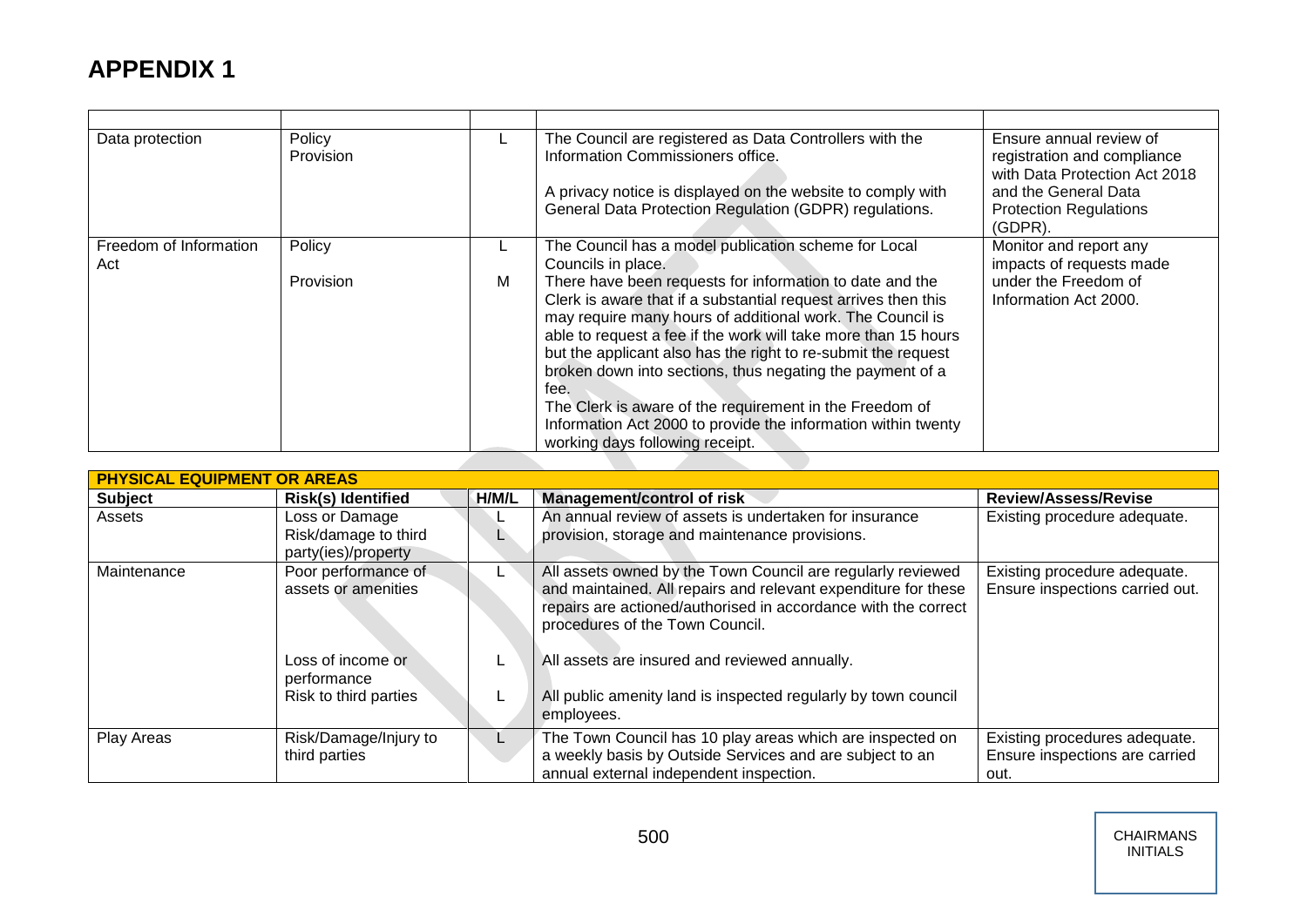| Cemetery                                  | Risk/Damage/Injury to<br>third party<br>Risk of wrong plot<br>number being used | L       | The Town Council manages one Cemetery which is inspected<br>and maintained by the Outside Services team.<br>All paperwork and plot numbers to be double checked before<br>plot is dug and remains intered.                                                                                                                                                                | Existing procedures adequate.<br>Ensure adequate staff training is<br>carried out.<br>Ensure inspections are carried<br>out.                                                                  |
|-------------------------------------------|---------------------------------------------------------------------------------|---------|---------------------------------------------------------------------------------------------------------------------------------------------------------------------------------------------------------------------------------------------------------------------------------------------------------------------------------------------------------------------------|-----------------------------------------------------------------------------------------------------------------------------------------------------------------------------------------------|
| Notice boards                             | Risk/damage/injury to<br>third parties<br>Road side safety                      | L<br>L  | The Town Council has notice boards sited around the town.<br>All locations have approval by relevant parties, insurance<br>cover, inspected regularly by the Outside Services Staff - any<br>repairs/maintenance requirements brought to the attention of<br>the Council.                                                                                                 | Existing procedure adequate.                                                                                                                                                                  |
| Benches, Bus Shelters,<br>Grit Bins, etc. | Risk/damage/injury to<br>third parties                                          | L       | The Council is responsible for some benches, bus shelters<br>and grit bins around the town and are covered by insurance.<br>No formalised programme of inspections is carried out, all<br>reports of damage or faults are reported to Council and/or<br>dealt with.                                                                                                       | Existing procedure adequate.                                                                                                                                                                  |
| Meeting location                          | Adequacy<br>Health & Safety                                                     | L<br>M  | The Town Council Meetings are held in The Council Chamber<br>at the Civic Hall<br>The premises and the facilities are considered to be adequate<br>for the Clerk, Councillors and Public who attend from Health<br>and Safety and comfort aspects.                                                                                                                        | Existing locations adequate.                                                                                                                                                                  |
| Council records - paper                   | Loss through:<br>theft<br>fire<br>damage                                        | L.<br>M | The Council records are stored at the offices in the Civic Hall.<br>Records include historical correspondence, minute books and<br>copies, leases for land or property, records such as<br>personnel, insurance, salaries etc. Recent materials are in a<br>(metal filing cabinet (not fire proof) and older more historical<br>records at the Derbyshire Records Office. | Damage (apart from fire) and<br>theft is unlikely and so provision<br>is deemed adequate.<br>Deeds/leases and old minute<br>books to be copied and<br>deposited off-site. (County<br>Archive) |
| Council records -<br>electronic           | Loss through:<br>Theft, fire, damage<br>corruption of computer                  | LM      | The Council's electronic records are stored on the Server.<br>Back-ups of the files are taken every day and a copy is kept in<br>the safe in the kitchen.                                                                                                                                                                                                                 | Electronic Backups taken on a<br>series of external hard drives.<br>These need to be ensure files<br>can be retrieved and opened.                                                             |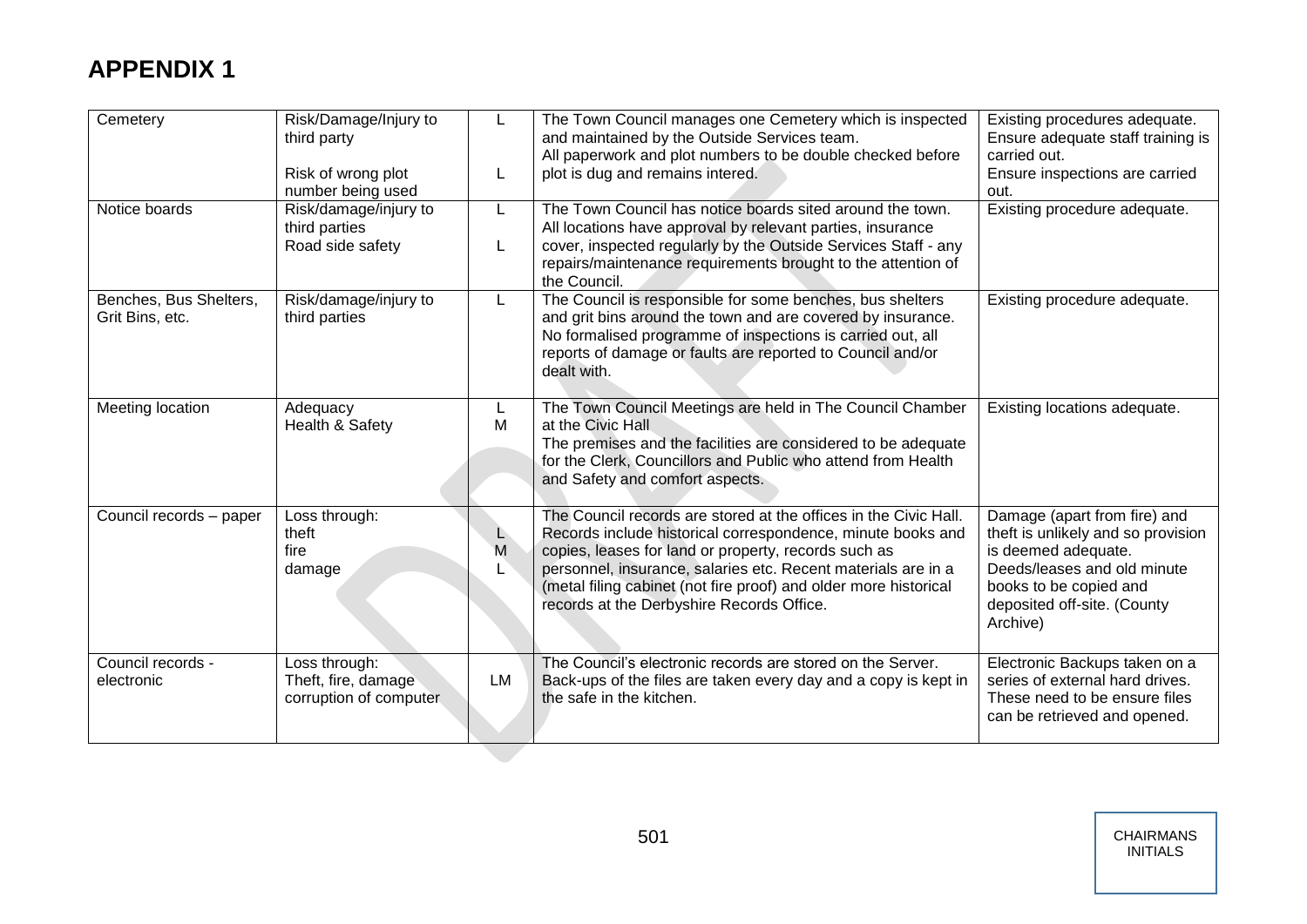|                                         | <b>CIVIC HALL, GOSFORTH LODGE &amp; PAVILIONS</b>                                                                             |       |                                                                                                                                                                                                                                                                                                                                 |                                                                                                                                                      |  |  |  |
|-----------------------------------------|-------------------------------------------------------------------------------------------------------------------------------|-------|---------------------------------------------------------------------------------------------------------------------------------------------------------------------------------------------------------------------------------------------------------------------------------------------------------------------------------|------------------------------------------------------------------------------------------------------------------------------------------------------|--|--|--|
| <b>Hazard</b>                           | <b>Risk(s) Identified</b>                                                                                                     | H/M/L | Management/control of risk                                                                                                                                                                                                                                                                                                      | <b>Review/Assess/Revise</b>                                                                                                                          |  |  |  |
| Slips, Trips and Falls                  | Injuries to users from<br>spillages and tripping<br>hazards                                                                   | M     | Users hire agreement - clear up spillages immediately and<br>know where equipment is kept.<br>No storage in corridors<br>No trailing electrical leads/cables                                                                                                                                                                    | Check Hire Agreements and<br><b>Users Risk Assessments</b>                                                                                           |  |  |  |
| Working at height                       | Injuries, possibly serious,<br>from falling from height                                                                       | M     | Appropriate equipment and ladders to be used at all times<br>Hirers to be made aware that they are responsible for<br>stepladder safety.<br>Employees know safety issues when working at height                                                                                                                                 | Check Hire Agreements and<br><b>Users Risk Assessments</b><br>Ensure training is up to date.                                                         |  |  |  |
| Vehicle Movement                        | Injury caused by vehicle<br>impact                                                                                            | L     | The Town Council own a number of car parks which should<br>be clearly marked and well lit<br>5mph Speed limit in car parks owned by the Town Council.<br>Reversing Policy has been adopted by Council.                                                                                                                          | Check markings, lighting and<br>signage                                                                                                              |  |  |  |
| <b>Hazardous Substances</b>             | Skin problems, eye<br>damage from direct<br>contact with cleaning<br>chemicals. Vapour may<br>cause breathing<br>difficulties | L     | Use correct cleaning equipment and wear rubber gloves.<br>Observe COSHH regulations and follow instructions on labels<br>in accordance with manufacturer's recommendations.<br>Cleaning products marked irritant be replaced with milder<br>alternatives.<br>Store cleaning products securely.                                  | Ongoing training programme.<br>Caretakers to check for dry, red<br>or itchy skin on hands and seek<br>medical advice if necessary.                   |  |  |  |
| Electricity                             | Risk of shocks or burns<br>from faulty installations                                                                          |       | Fixed installations correctly installed and inspected regularly<br>by qualified electrician.<br>All portable equipment to be PAT tested.<br>Users to be made aware that they are responsible for any<br>equipment used on site                                                                                                  | Annual inspection.<br>User agreement to include PAT<br>testing of user's equipment.<br>Users to be made aware of fuse<br>box and isolation switches. |  |  |  |
| Stored equipment and<br>Manual Handling | Injury caused by<br>collapsing stacks or by<br>trying to lift objects that<br>are too heavy or<br>awkward.                    | L     | Caretakers and Users know to stack chairs and tables<br>carefully<br>Caretakers to follow HSE manual handling guidance                                                                                                                                                                                                          | Training of staff in correct<br>procedures.                                                                                                          |  |  |  |
| Fire                                    | Fatal injuries from smoke<br>inhalation and/or burns                                                                          | M     | Ensure fire exits are clearly marked and illuminated<br>Ensure fire exits are kept clear at all times.<br>Test fire alarm weekly.<br>Fire extinguishers maintained in accordance with<br>manufacturer's recommendations. Instructions clearly visible.<br>Staff and Users to know evacuation procedures and assembly<br>points. | Ensure that Users and staff are<br>made aware of issues.<br>Check User's risk assessments.                                                           |  |  |  |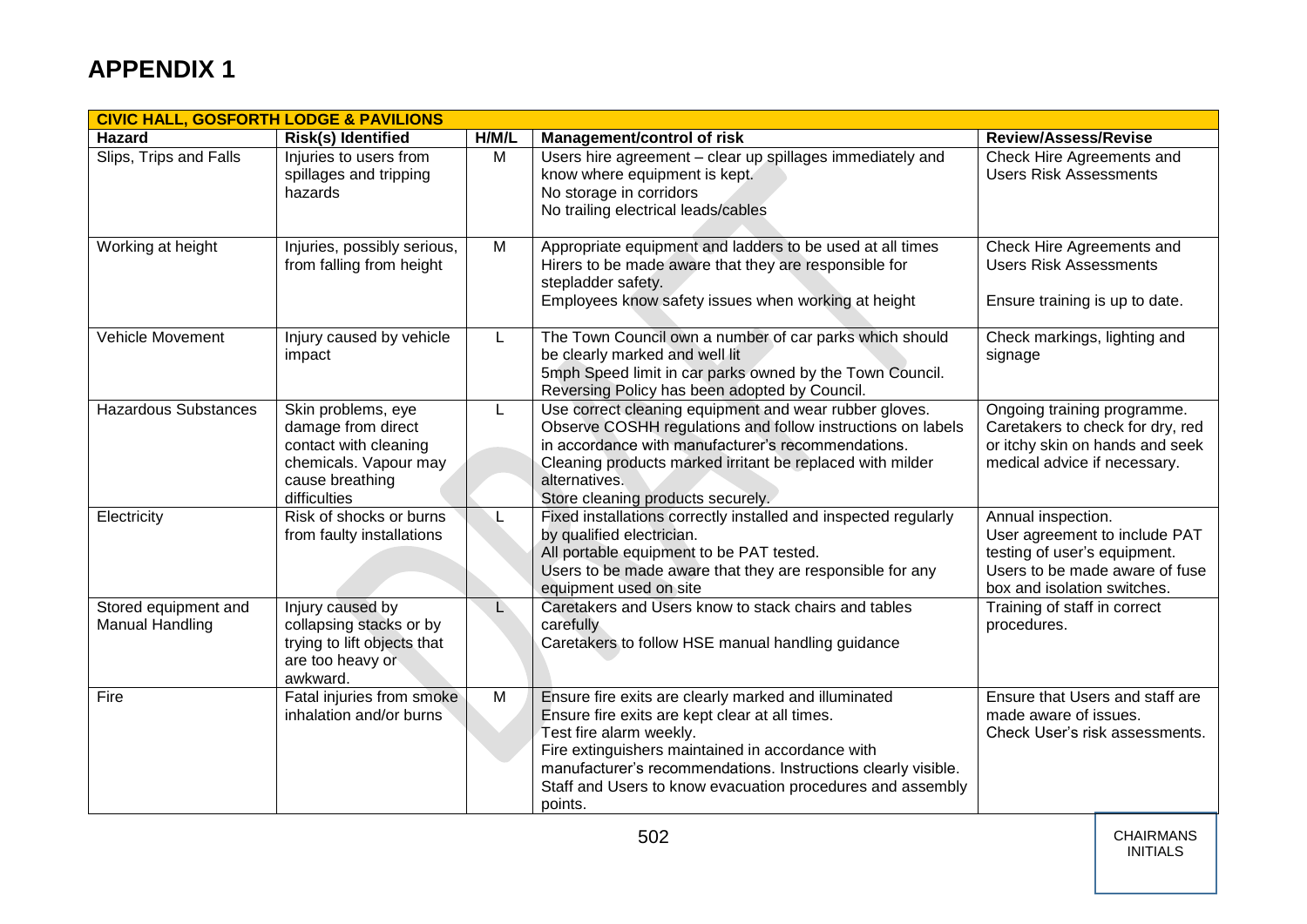| <b>OUTSIDE SERVICES</b>                        |                                                                                                                               |       |                                                                                                                                                                                                                                                                                                                                |                                                                                                                                                      |  |  |
|------------------------------------------------|-------------------------------------------------------------------------------------------------------------------------------|-------|--------------------------------------------------------------------------------------------------------------------------------------------------------------------------------------------------------------------------------------------------------------------------------------------------------------------------------|------------------------------------------------------------------------------------------------------------------------------------------------------|--|--|
| <b>Hazard</b>                                  | Risk(s) Identified                                                                                                            | H/M/L | <b>Management/control of risk</b>                                                                                                                                                                                                                                                                                              | <b>Review/Assess/Revise</b>                                                                                                                          |  |  |
| Slips, Trips and Falls                         | Injuries to users from<br>spillages and tripping<br>hazards                                                                   | M     | Clear up spillages immediately and know where equipment is<br>kept.<br>No storage in corridors<br>No trailing electrical leads/cables                                                                                                                                                                                          | Check and review separate Risk<br>Assessments.                                                                                                       |  |  |
| Working at height                              | Injuries, possibly serious,<br>from falling from height                                                                       | M     | Appropriate equipment and ladders to be used at all times<br>Employees to be made aware that they are responsible for<br>stepladder safety.<br>Employees know safety issues when working at height                                                                                                                             | Check and review Risk<br>Assessments<br>Ensure training is up to date.                                                                               |  |  |
| Vehicle Movement                               | Injury caused by vehicle<br>impact                                                                                            | L     | Car parks clearly marked and well lit<br>5mph Speed limit in the unit car park.<br>Reversing Policy has been adopted by Council.                                                                                                                                                                                               | Check markings, lighting and<br>signage                                                                                                              |  |  |
| <b>Hazardous Substances</b>                    | Skin problems, eye<br>damage from direct<br>contact with cleaning<br>chemicals. Vapour may<br>cause breathing<br>difficulties | L     | Use correct cleaning equipment and wear rubber gloves.<br>Observe COSHH regulations and follow instructions on labels<br>in accordance with manufacturer's recommendations.<br>Cleaning products marked irritant be replaced with milder<br>alternatives.<br>Store cleaning products securely.                                 | Ongoing training programme.<br>Caretakers to check for dry, red<br>or itchy skin on hands and seek<br>medical advice if necessary.                   |  |  |
| Electricity                                    | Risk of shocks or burns<br>from faulty installations                                                                          |       | Fixed installations correctly installed and inspected regularly<br>by qualified electrician.<br>All portable equipment to be PAT tested.<br>Users to be made aware that they are responsible for any<br>equipment used on site                                                                                                 | Annual inspection.<br>User agreement to include PAT<br>testing of user's equipment.<br>Users to be made aware of fuse<br>box and isolation switches. |  |  |
| Stored equipment and<br><b>Manual Handling</b> | Injury caused by<br>collapsing stacks or by<br>trying to lift objects that<br>are too heavy or<br>awkward.                    |       | Caretakers and Users know to stack chairs and tables<br>carefully<br>Caretakers to follow HSE manual handling guidance                                                                                                                                                                                                         | Training of staff in correct<br>procedures.                                                                                                          |  |  |
| Fire                                           | Fatal injuries from smoke<br>inhalation and/or burns.                                                                         | M     | Ensure fire exits are clearly marked and illuminated<br>Ensure fire exits are kept clear at all times<br>Test fire alarm weekly.<br>Fire extinguishers maintained in accordance with<br>manufacturer's recommendations. Instructions clearly visible.<br>Staff and Users to know evacuation procedures and assembly<br>points. | Ensure that Users and staff are<br>made aware of issues.<br>Check User's risk assessments.                                                           |  |  |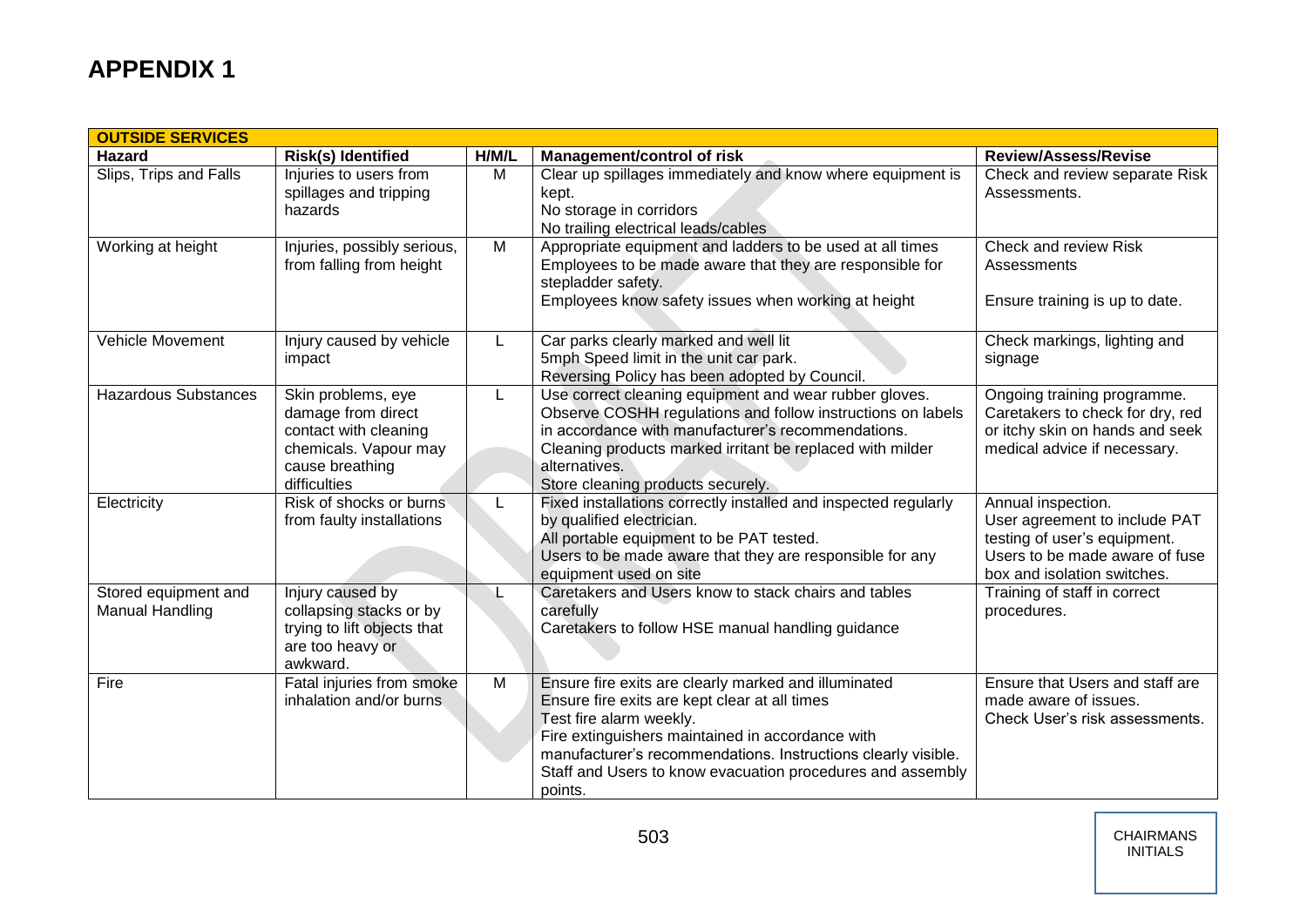| <b>Electrical and</b><br><b>Mechanical Equipment</b> | Injury caused by blades<br>and other machine parts.<br>Flying stones from<br>strimmers etc. | M              | Ensure that every job undertaken by Outside Services has a<br>Risk Assessment and that all employees are provided with the<br>correct Personal Protective Equipment and clothing.                                                                                                             | Ensure that all jobs have an up<br>to date Risk Assessment                                                                                                                       |
|------------------------------------------------------|---------------------------------------------------------------------------------------------|----------------|-----------------------------------------------------------------------------------------------------------------------------------------------------------------------------------------------------------------------------------------------------------------------------------------------|----------------------------------------------------------------------------------------------------------------------------------------------------------------------------------|
| <b>COVID-19 SPECIFIC RISKS</b>                       |                                                                                             |                |                                                                                                                                                                                                                                                                                               |                                                                                                                                                                                  |
| <b>Topic</b>                                         | <b>Risk</b>                                                                                 | H/M/L          | <b>Management/control of risk</b>                                                                                                                                                                                                                                                             | <b>Review/Assess/Revise</b>                                                                                                                                                      |
| <b>Staff</b>                                         | Transmission of disease<br>via direct contact                                               | H              | Ensure staff are aware of government guidelines and advice.<br>Appropriate PPE made available to staff. Ensure COVID-19<br>secure measures are implemented e.g. sanitiser gel etc.<br>Ensure staff maintain safe distance and avoid physical<br>contact.<br>Ensure touchpoints are sanitised. | Continually monitor government<br>guidance and assess any<br>changes to measures put in<br>place.<br>Review effectiveness of<br>existing controls and adjust<br>where necessary. |
|                                                      | <b>COVID</b> outbreak<br>amongst staff or staff<br>reduction due to self-<br>isolation      | M              | Constantly monitor situation and ensure quick action is taken<br>to minimise risk to spreading disease.<br>Ensure services are prioritised for delivery by available staff<br>Consider using contractor or agency staff to carry out essential<br>work                                        | Continually monitor government<br>guidance and assess any<br>changes to measures put in<br>place.<br>Review effectiveness of<br>existing controls and adjust<br>where necessary. |
| Meetings                                             | Transmission of disease<br>via direct contact at<br>meetings                                | H              | Hold meetings remotely until government advice changes<br>Where remote meetings cannot be avoided limit people<br>attending meeting to minimum required and mimimise length<br>of meeting. Ensure COVID-19 Secure guidelines are used<br>(social distancing, masks, use of gel etc).          | Continually monitor government<br>guidance and assess any<br>changes to measures put in<br>place.<br>Review effectiveness of<br>existing controls and adjust<br>where necessary. |
| <b>Buildings / Community</b><br>Venues               | Transmission of disease<br>via direct contact at<br>meetings                                | $\overline{H}$ | Keep up-to-date and follow latest government guidance.<br>Ensure buildings are<br>COVID-19 Secure - Signage / Sanitiser Gel etc.<br>Occupancy Limits in rooms reduced.<br>Additional cleaning in place esp. on touch points.<br>Users to meet government guidance.                            | Continually monitor government<br>guidance and assess any<br>changes to measures put in<br>place.<br>Review effectiveness of<br>existing controls and adjust<br>where necessary. |
| Community Impact                                     | <b>Residents and Visitors</b><br>adversely affected by<br>COVID-19                          | H              | Work with partners to ensure residents are aware of support<br>networks.<br>Support partners with signage and communication of<br>government regulations and advice.                                                                                                                          | Continually monitor government<br>guidance and assess any<br>changes to measures put in<br>place.                                                                                |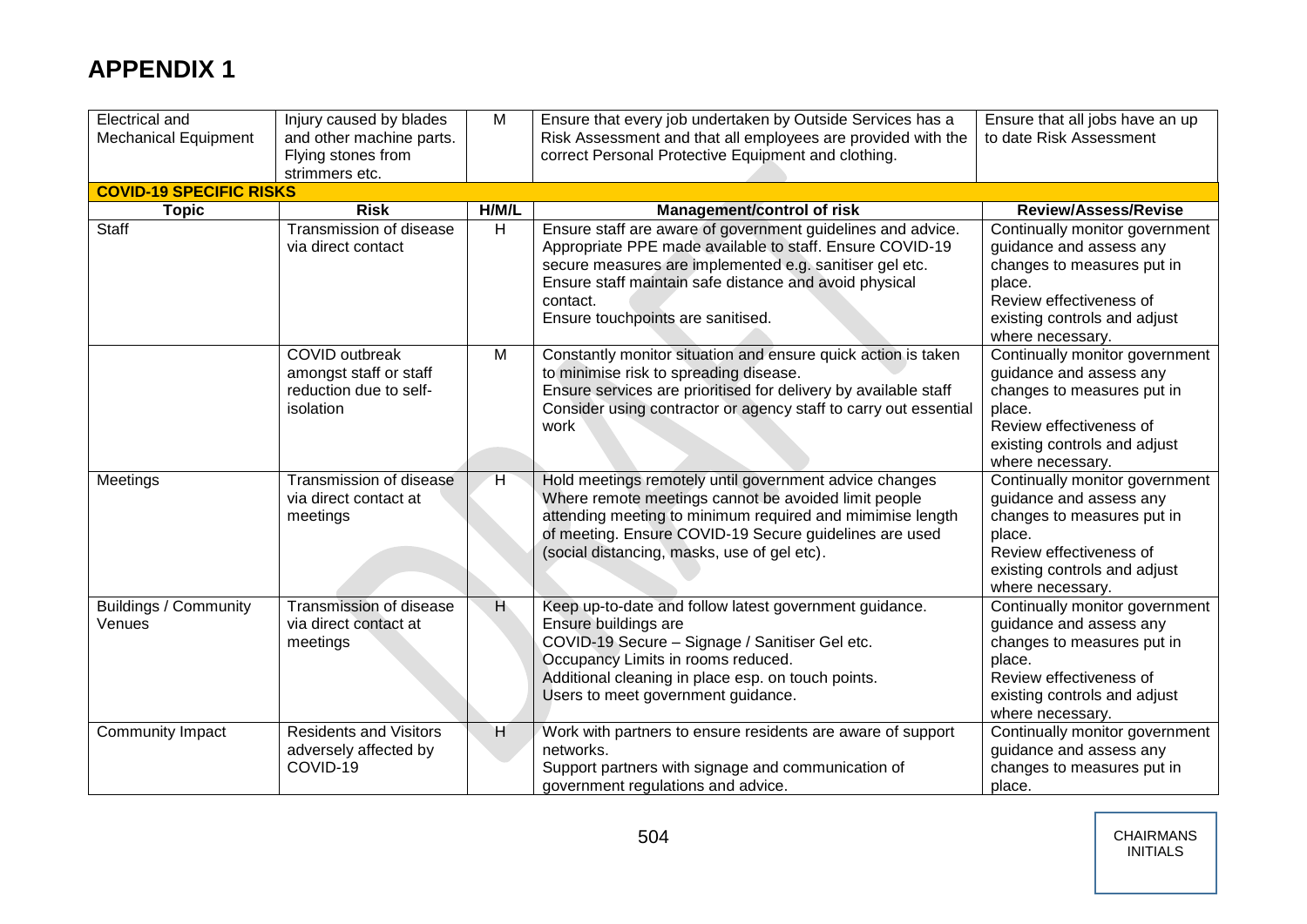|                                    |                                                                                                                                                   |   |                                                                                                                                                                                                                                                                                                                     | Review effectiveness of<br>existing controls and adjust<br>where necessary.                                                                                                      |
|------------------------------------|---------------------------------------------------------------------------------------------------------------------------------------------------|---|---------------------------------------------------------------------------------------------------------------------------------------------------------------------------------------------------------------------------------------------------------------------------------------------------------------------|----------------------------------------------------------------------------------------------------------------------------------------------------------------------------------|
| Cemetery, Parks and<br>open spaces | <b>Residents and Visitors</b><br>congregating in numbers<br>in excess of government<br>guidance. Use of play<br>equipment and street<br>furniture | M | Remained informed on latest government guidance and<br>provide appropriate advice for potential users of sites                                                                                                                                                                                                      | Continually monitor government<br>guidance and assess any<br>changes to measures put in<br>place.<br>Review effectiveness of<br>existing controls and adjust<br>where necessary. |
| Events                             | Transmission of disease<br>via direct contact                                                                                                     | H | Consider practicality of putting COVID-19 secure guidelines in<br>place. Consider and follow current government guidance in<br>place. Cancel events if they do not meet government guidance<br>or where risk of safely holding the event is too great.                                                              | Continually monitor government<br>guidance and assess any<br>changes to measures put in<br>place.<br>Review effectiveness of<br>existing controls and adjust<br>where necessary. |
| Loss of Revenue                    | Loss of revenue due to<br>cancelled bookings in<br>community buildings and<br>other income                                                        | M | Income and Expenditure monitored at monthly finance<br>meetings and by Town Clerk / RFO<br>Take steps to reduce any costs to offset loss of income where<br>possible.<br>Redeploy staff to other duties if necessary.<br>Ensure opportunities for any external grant funding or<br>government support are taken up. | Continually monitor government<br>guidance and assess any<br>changes to measures put in<br>place.<br>Review effectiveness of<br>existing controls and adjust<br>where necessary. |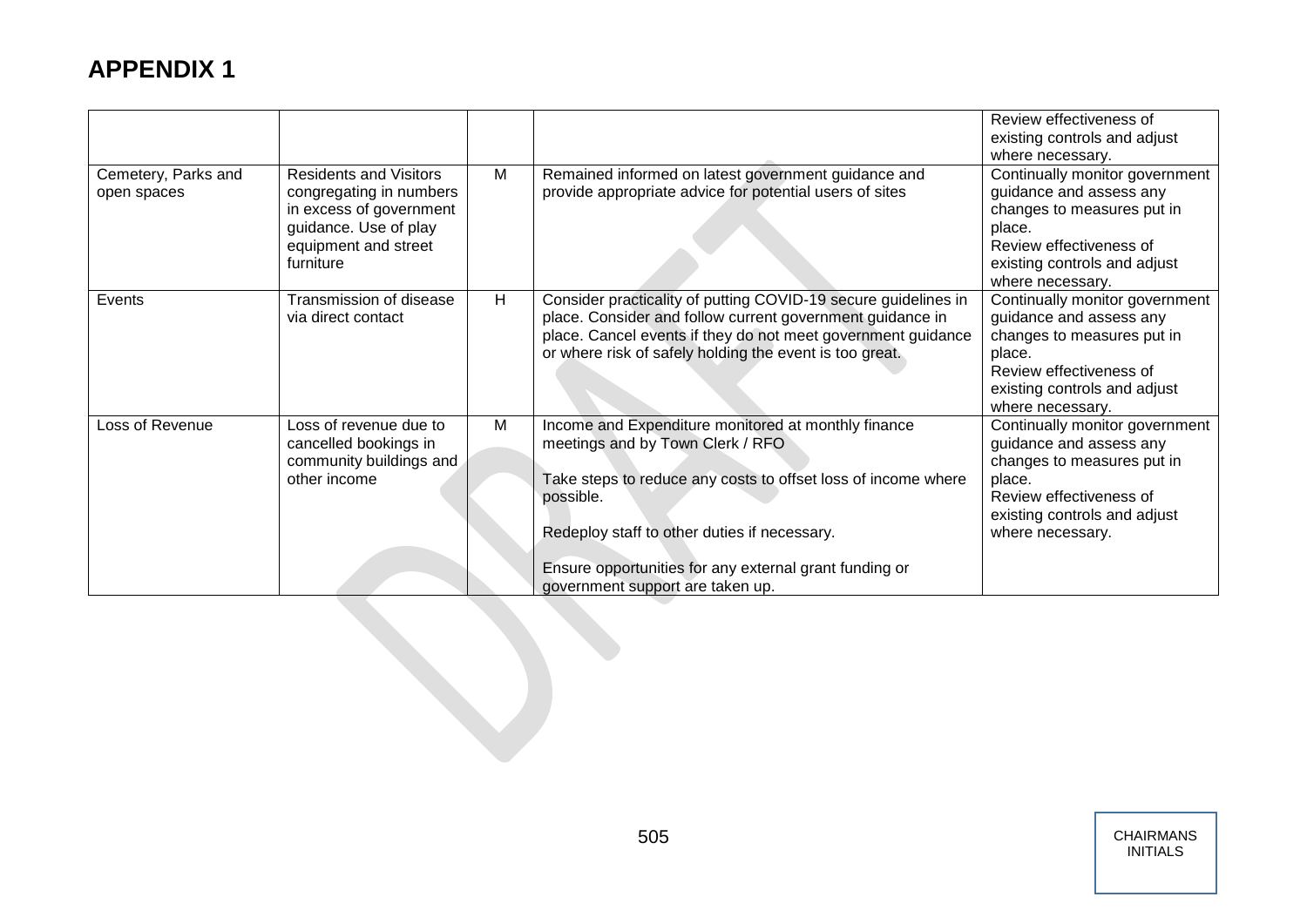## **DRONFIELD TOWN COUNCIL PLANNING APPLICATIONS SUBMITTED TO COUNCIL ON MONDAY 1st MARCH 2021**

| <b>No</b>      | Reference                  | Applicant            | Location                                              | <b>Details</b>                                                                                                                                                                                                                                                                                                                             |
|----------------|----------------------------|----------------------|-------------------------------------------------------|--------------------------------------------------------------------------------------------------------------------------------------------------------------------------------------------------------------------------------------------------------------------------------------------------------------------------------------------|
| 1              | 20/01191/AD                | Mrs C Formby         | <b>7C Church Street</b><br>Dronfield S18 1QB          | Application for<br>advertisement consent for<br>2no Fascia Signs<br>(Listed<br><b>Building/Conservation</b><br>Area)                                                                                                                                                                                                                       |
| $\overline{2}$ | 21/00054/FLH               | Mr J Moore           | 16 Southwood<br>Avenue S18 1YN                        | Proposed single storey<br>side extension to rear and<br>side of existing dwelling                                                                                                                                                                                                                                                          |
| 3              | 21/00066/FL                | Mr N Dobbs           | William Lee Ltd,<br>Callywhite Lane<br><b>S18 2XU</b> | Application for an open<br>fronted storage building<br>within existing informal<br>storage area                                                                                                                                                                                                                                            |
| $\overline{4}$ | 21/00071/FLH               | Mr & Mrs Smith       | 36 Eckington Road<br><b>S18 3AT</b>                   | Replacement of existing<br>windows with new UPVC<br>sliding sash. New<br>entrance door and glazing<br>to enclose the existing<br>open porch and<br>replacement of existing<br>timber conservatory with a<br>contemporary stone and<br>render single storey<br>extension (Affecting<br>setting of a listed<br>building/Conservation<br>Area |
| 5              | 21/00073/FL                | Miss J Chilton       | 89 Stonelow Road<br><b>S18 2EP</b>                    | Application for perimeter<br>fencing around garden                                                                                                                                                                                                                                                                                         |
| 6              | 21/00078/FLH               | <b>Mrs R Siddall</b> | 168 Longcroft Road<br>S18 8XY                         | Part demolition of existing<br>rear extension and<br>demolition of garage and<br>construction of a two-<br>storey side extension,<br>ground floor side/rear<br>extension, canopy over<br>proposed garage front and<br>two storey front extension                                                                                           |
| $\overline{7}$ | 21/00083/FLH               | Mr J Dann            | 115 Snape Hill Lane<br>S18 2GN                        | Two storey side extension                                                                                                                                                                                                                                                                                                                  |
| 8              | 21/00088/FLH               | Mr & Mrs Roberts     | 84 Fletcher Avenue<br><b>S18 1RX</b>                  | Application for two storey<br>rear extension                                                                                                                                                                                                                                                                                               |
| 9              | 21/00091/<br><b>DISCON</b> | Zayo<br>Group UK     | Jordanthorpe<br>Parkway Dronfield                     | Discharge of conditions 4<br>(original and finished<br>ground levels) and 5<br>(landscaping) pursuant of<br>20/001616/FL                                                                                                                                                                                                                   |
| 10             | 21/00096/LB                | Mrs C Formby         | <b>7C Church Street</b><br>Dronfield S18 1QB          | <b>Application for Listed</b><br><b>Building Consent for 2no</b><br>Fascia Signs                                                                                                                                                                                                                                                           |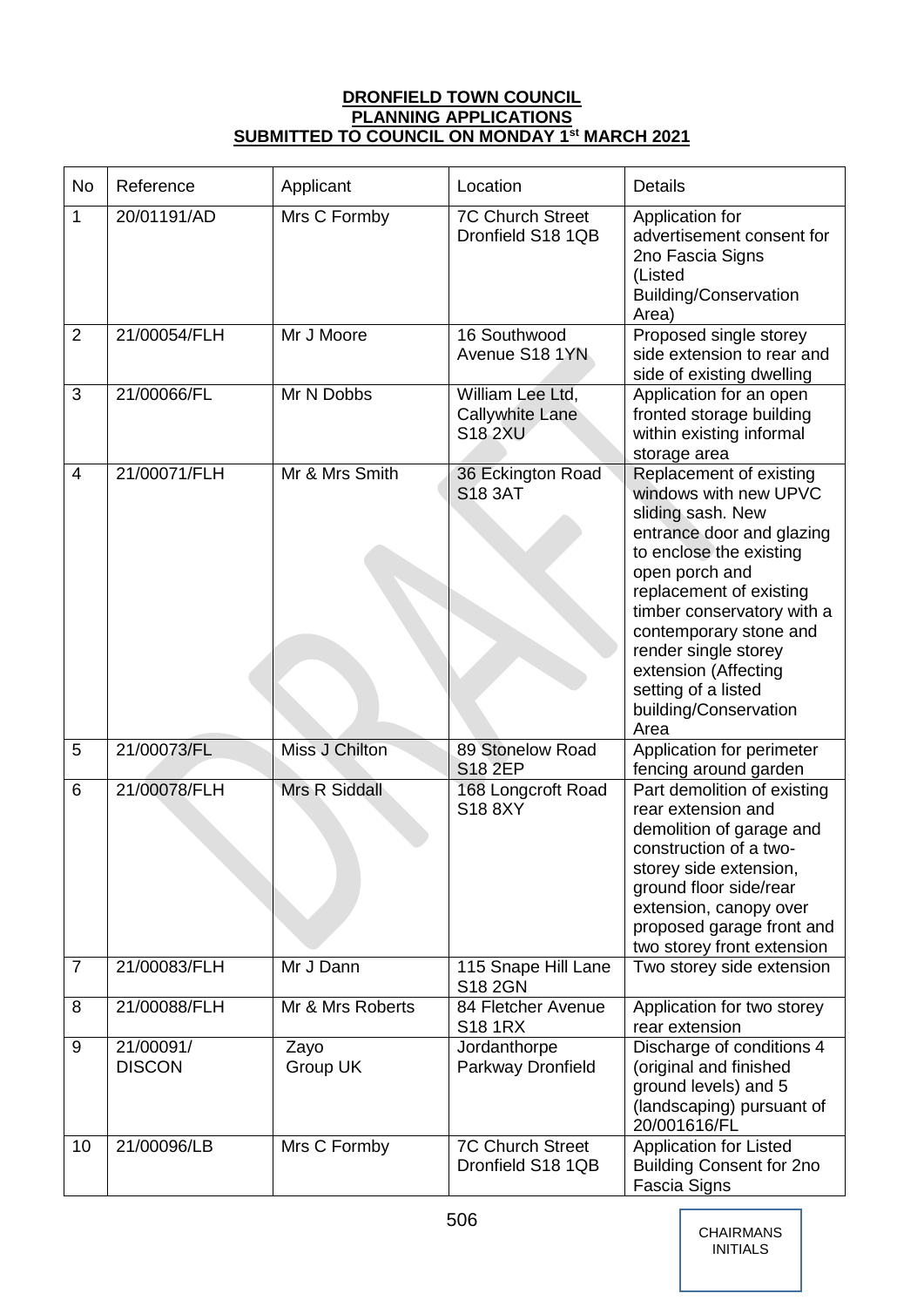|    |                 |                                         |                                                               | (Conservation Area)                                                                                                                                                                                                                                               |
|----|-----------------|-----------------------------------------|---------------------------------------------------------------|-------------------------------------------------------------------------------------------------------------------------------------------------------------------------------------------------------------------------------------------------------------------|
| 11 | 21/00098/DISCON | Mrs Jennifer<br>Durham                  | 1 Stone Close Coal<br><b>Aston Dronfield</b>                  | Application to discharge<br>conditions 5 (Archeology<br>Scheme of investigation),<br>8 (Historic buildings<br>scheme of investigation),<br>11 (phase 1 contaminated<br>land survey), 12<br>(remediation scheme) and<br>13 (Validation) pursuant of<br>20/01016/FL |
| 12 | 21/00099/DISCON | Mr P Stanton                            | 116 Eckington Road<br>S18 3AY                                 | Application to discharge<br>condition 13 (validation<br>report) pursuant to<br>application 19/00863/FL                                                                                                                                                            |
| 13 | 21/00104/LDC    | Dr A Kojro                              | 1 Wingfield Close<br><b>S18 8RL</b>                           | Application for lawful<br>development certificate to<br>remove conservatory and<br>decking and replace with a<br>single storey rear<br>extension                                                                                                                  |
| 14 | 21/00105/FLH    | Mr G Reid                               | 1 Hilltop Road<br><b>S18 1UH</b>                              | Single storey rear in-fill<br>extension to join existing<br>annexe to main house;<br>erection of front porch;<br>alterations to balustrade<br>on front balcony                                                                                                    |
|    |                 |                                         |                                                               |                                                                                                                                                                                                                                                                   |
| 15 | 21/00106/FLH    | Mrs P Pashley                           | 14 Crofton Rise<br><b>S18 1RH</b>                             | Demolition of existing<br>garage and store and<br>erection of single storey<br>front and side extension                                                                                                                                                           |
| 16 | 21/00111/FLH    | Mr R Else                               | 2 Birchen Close                                               | Single Storey rear and<br>side extension to extend<br>the existing<br>kitchen and form a new<br>garage (revised scheme of                                                                                                                                         |
| 17 | 21/00123/FLH    | Mrs W Westlake                          | 126 Longcroft Road<br>S188XY                                  | 20/00587/FLH)<br>Application for single<br>storey rear extension and<br>front porch<br>extension                                                                                                                                                                  |
| 18 | 21/00135/DISCON | Daniel Hobson                           | 46 Fanshaw Road<br>Dronfield S18 2LB                          | Application to discharge<br>conditions 3 and 5<br>(Landscaping), 11<br>(Samples) and 12 (Levels)<br>pursuant of 20/00594/FL                                                                                                                                       |
| 19 | 21/00151/FLH    | Mr And Mrs H Earl                       | 17 Hayfield Close<br><b>Dronfield</b><br>Woodhouse S18<br>8RP | Proposed two storey side<br>extension                                                                                                                                                                                                                             |
| 20 | 21/00154/FLH    | Mr Kevin Jackson<br>Mrs Michelle Cremin | 66 Netherdene Road<br>Dronfield S18 1TR                       | Single storey side and rear<br>extension with integral<br>garage<br>Proposed first floor rear                                                                                                                                                                     |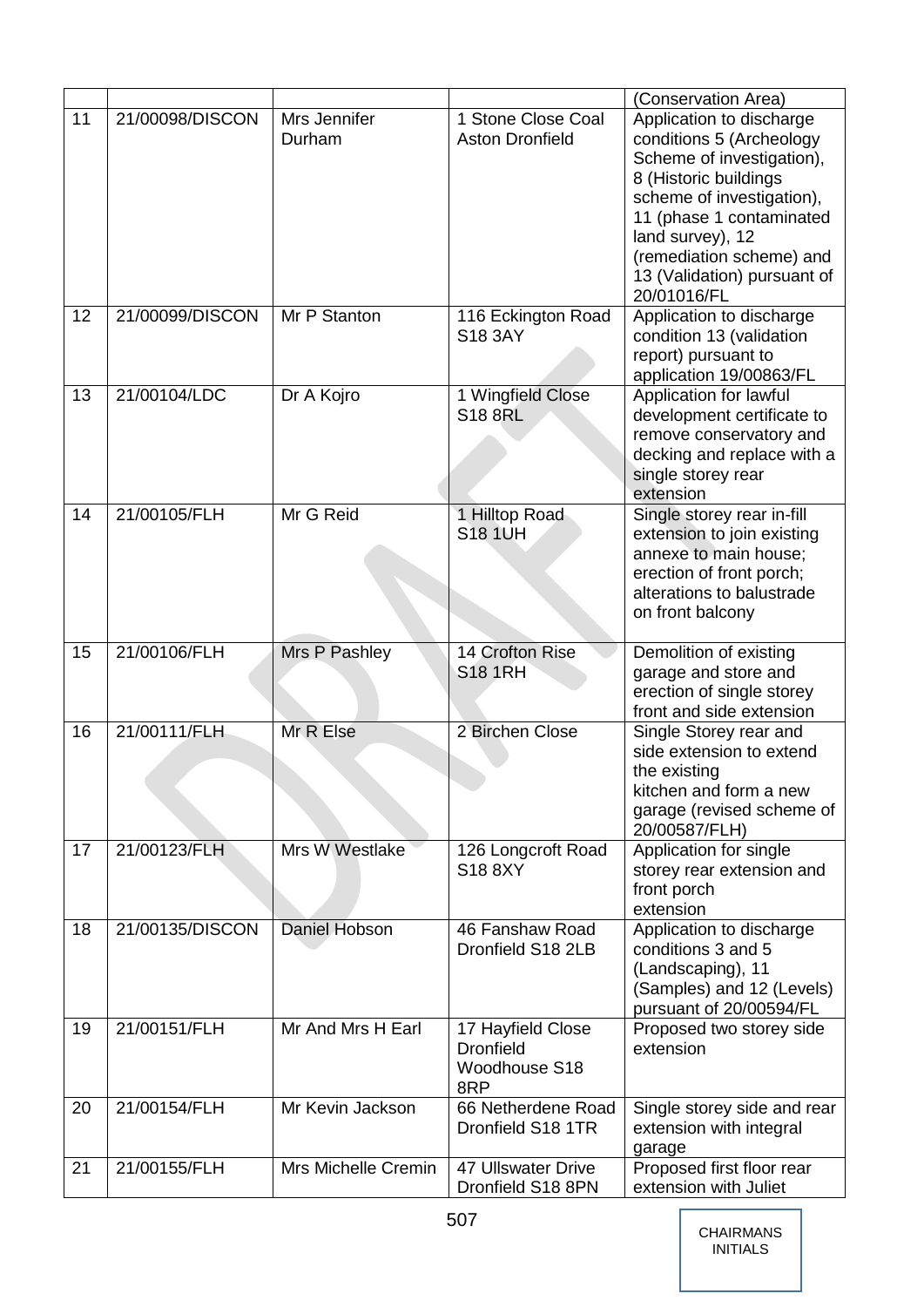|    |                |                  |                                          | balcony over existing utility<br>area                                                                                                                                    |
|----|----------------|------------------|------------------------------------------|--------------------------------------------------------------------------------------------------------------------------------------------------------------------------|
| 22 | 21/00171/AMEND | Mr Michael Walsh | Bank House 22 - 24<br>Lea Road Dronfield | Non-material amendment<br>pursuant of 20/00369/FL<br>for the Inclusion of an<br><b>Automatic Opening Fire</b><br>Vent in the roof of the front<br>facade of the building |
| 23 | 21/00195/AMEND | Lucy Ward        | 2 Snape Hill Close<br>Dronfield S18 2GS  | Non-material amendment<br>pursuant of 18/00845/FLH<br>to allow a render finish                                                                                           |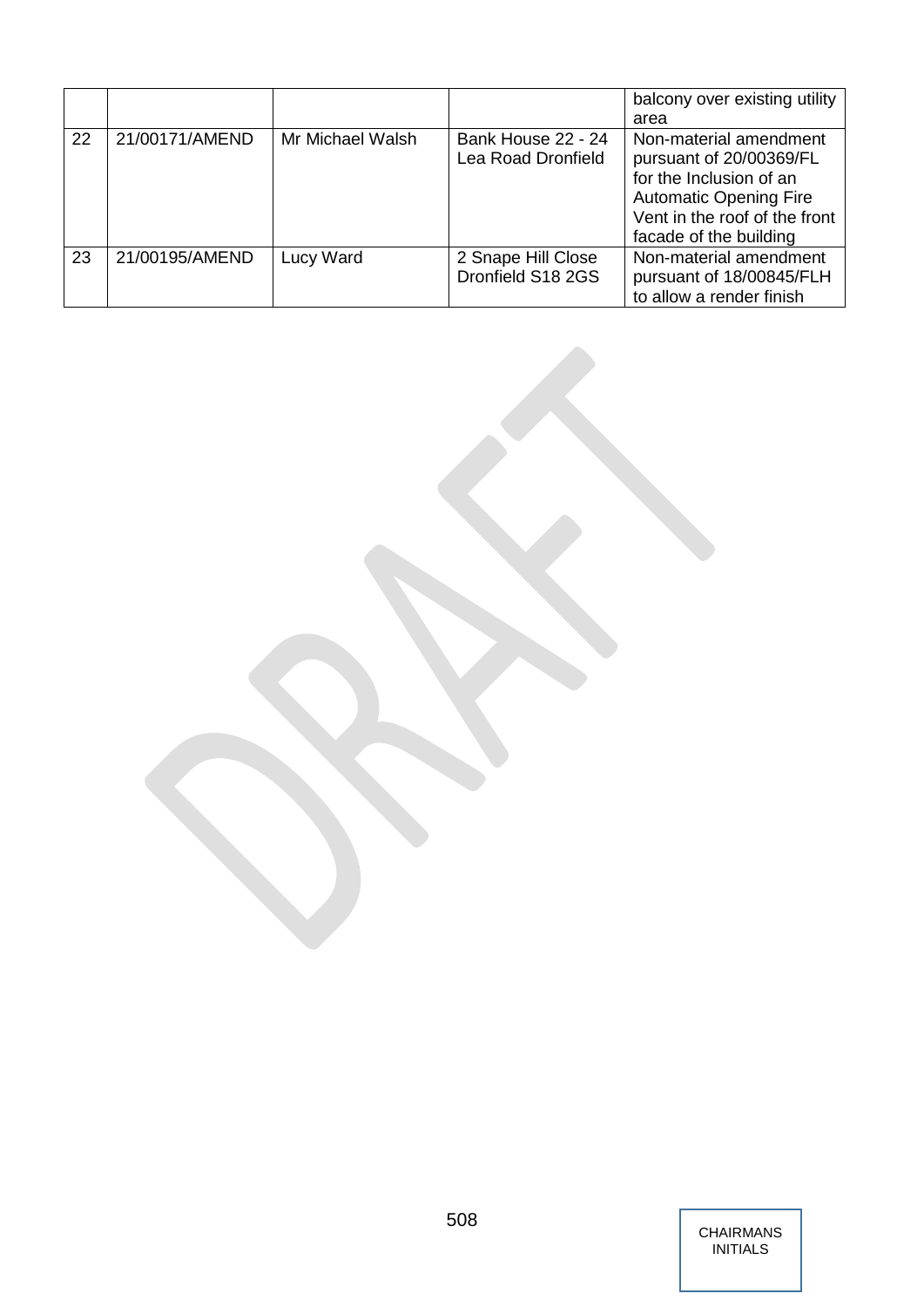#### Date: 22/02/2021 Time: 09:56

#### **Dronfield Town Council**

## **BANK ACCOUNT-NO1**

#### List of Payments made between 01/01/2021 and 31/01/2021

| Date Paid  | Payee Name                          | Reference         | Amount Pald Authorized Ref | <b>Transaction Detail</b>      |
|------------|-------------------------------------|-------------------|----------------------------|--------------------------------|
| 04/01/2021 | Post Office Ltd.                    | ddr               | 4.455.66                   | PAYE - Dec Tax & NI            |
| 05/01/2021 | BACS P/L Pymnt Page 2719            | <b>BACS Pymnt</b> | 79.266.26                  | BACS P/L Pymnt Page 2719       |
| 05/01/2021 | NEDDC - CHURCH ST CAR PARKddr       |                   | 140.00                     | Rates - Church Street 20/21    |
| 05/01/2021 | <b>Water Plus</b>                   | ddr2              | 131.99                     | Water-Civic 28.8-19.12.20      |
| 07/01/2021 | Gamma Business Communications ddr3  |                   | 116.26                     | Telephones-Dec 2020            |
| 08/01/2021 | <b>HSBC Bank Plc</b>                | ddr4              | 10.00                      | Bank Charges Nov-Dec 20        |
| 08/01/2021 | <b>TALKTALK DIRECTDEBIT</b>         | ddr5              | 29.00                      | Broadband works unit-Jan       |
| 11/01/2021 | <b>HSBC Bank Plc</b>                | ddr6              | 38.44                      | Electronic bank charges Nov 20 |
| 11/01/2021 | Plusnet PLC                         | ddr7              | 52.20                      | Civic Broadband-Jan 21         |
| 11/01/2021 | OPUS - 42 Cemetery Road (Lodge ddr8 |                   | 172.03                     | Electric-Cem Lodge Nov-Dec     |
| 13/01/2021 | O2 Direct Debit                     | erbb              | 84.07                      | Mobile Phones - Dec            |
| 15/01/2021 | <b>HSBC BACS Salaries Jan</b>       | <b>JANWAGES</b>   | 17.620.82                  | <b>HSBC BACS Salaries Jan</b>  |
| 15/01/2021 | <b>NEDDC Cemetery Lodge</b>         | ddr10             | 686.00                     | Rates - Cemetery April 20/21   |
| 15/01/2021 | <b>NEDDC - WORKS UNIT</b>           | ddr11             | 484.00                     | Rates - Works Unit Apr 2020/21 |
| 15/01/2021 | FuelGenle                           | ddr12             | 246.37                     | Fuel-Vehicles-Dec 20           |
| 20/01/2021 | Contract Natural Gas Ltd            | ddr13             | 251.26                     | Gas-God Lodge- Dec             |
| 21/01/2021 | <b>IRIS Payroll Solutions Ltd</b>   | ddr14             | 22.85                      | Auto enrolment Dec 20          |
| 21/01/2021 | <b>Business Stream</b>              | ddr15             | 133.95                     | Water-CP Bowling Jul-Dec20     |
| 21/01/2021 | <b>OPUS - Church Street</b>         | ddr26             | 17.93                      | Electric-Churst St-Dec/Jan     |
| 21/01/2021 | <b>OPUS - Cliffe Park</b>           | ddr27             | 918.44                     | Electric-Cliffe Park Dec/Jan   |
| 21/01/2021 | OPUS - Main Pavillion Stonelow      | ddr28             | 37.82                      | Eelectric-Main Pay SL Dec-Jan  |
| 21/01/2021 | <b>OPUS - Coal Aston Pavilion</b>   | ddr29             | 7.00                       | Electric-CA Pav-Dec/Jan        |
| 21/01/2021 | <b>OPUS</b> - CIVIC Hall            | ddr30             | 258.84                     | Electric-Civic Hall-Dec/Jan    |
| 21/01/2021 | OPUS - Small Pavillion Stone        | ddr32             | 138.34                     | Electric-Pay S.Low Dec/Jan     |
| 22/01/2021 | <b>Water Plus</b>                   | ddr16             | 336.03                     | Water-C/A Fields Oct20-6 Jan21 |
| 22/01/2021 | <b>British Gas Trading Ltd</b>      | ddr17             | 672.67                     | Gas-Civic Hall-Dec20           |
| 22/01/2021 | Spitfire Network Services Ltd       | ddr18             | 39.60                      | Alarm line rental-Jan 21       |
| 22/01/2021 | Personnel Advice & Solutions L      | ddr20             | 120.00                     | Personnel Advice- January      |
| 25/01/2021 | Public Works Loan Board             | ddr21             | 13.150.97                  | <b>PWLB Loan/Interest</b>      |
| 25/01/2021 | <b>ZOOM Monthy Direct Debit</b>     | ddr               | 11.99                      | Zoom monthly subscription      |
| 26/01/2021 | <b>Water Plus</b>                   | ddr22             | 31.29                      | Water-Wks Unit-Nov-Dec         |
| 27/01/2021 | <b>British Gas Trading Ltd</b>      | ddr25             | 8.97                       | Gas - Works Unit Dec.          |
| 28/01/2021 | Frama Smart Malling                 | ddr24             | 100.00                     | Postage-Franking top up        |
| 29/01/2021 | Westfield Health Direct D           | ddr23             | 47.10                      | Westfield deductions - Jan 21  |

119,838.15 **Total Payments** 

> CHAIRMANS | INITIALS